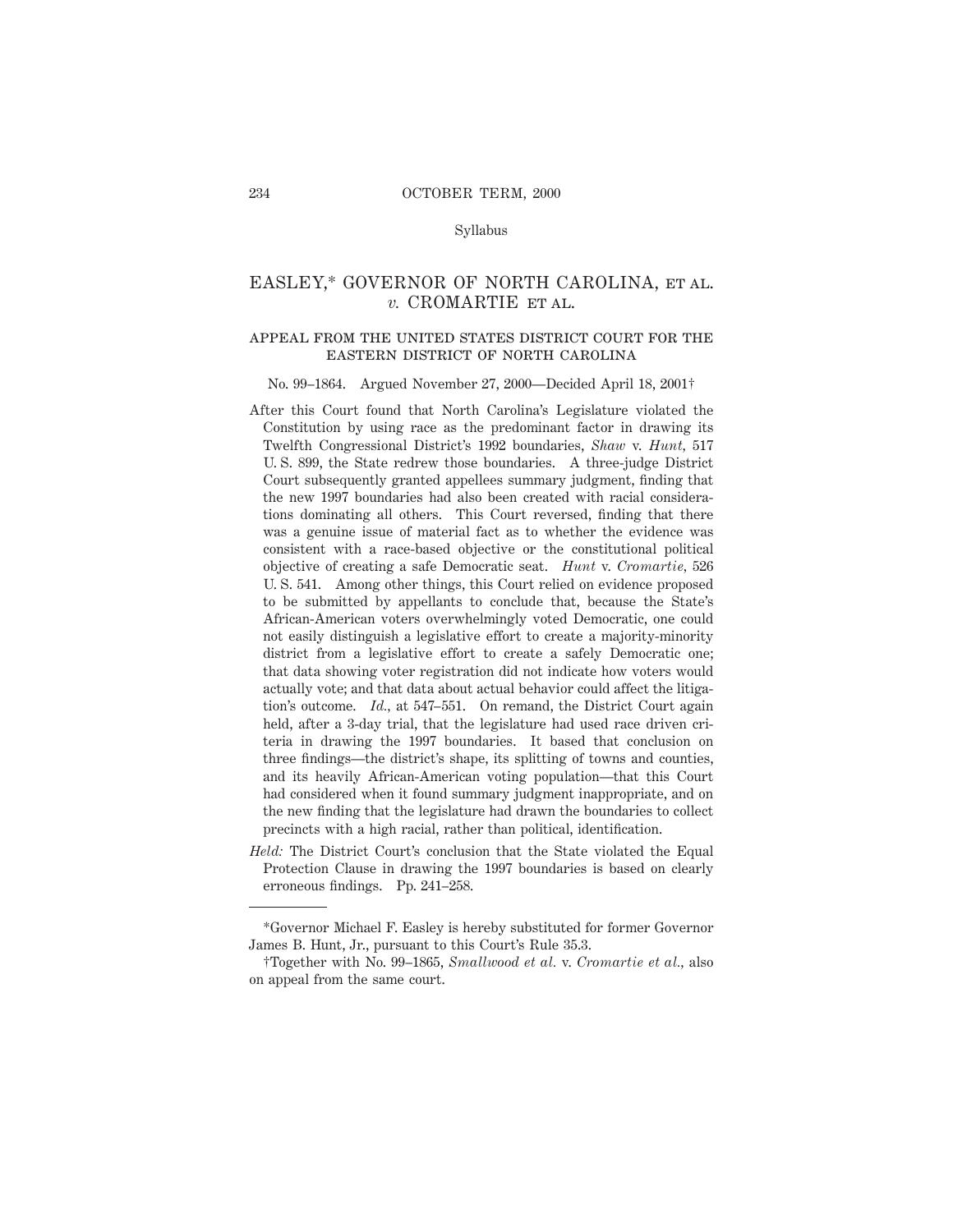#### Syllabus

(a) The issue here is evidentiary: whether there is adequate support for the District Court's finding that race, rather than politics, drove the legislature's districting decision. Those attacking the district have the demanding burden of proof to show that a facially neutral law is unexplainable on grounds other than race. *Cromartie, supra,* at 546. Because the underlying districting decision falls within a legislature's sphere of competence, *Miller* v. *Johnson,* 515 U. S. 900, 915, courts must exercise extraordinary caution in adjudicating claims such as this one, *id.,* at 916, especially where, as here, the State has articulated a legitimate political explanation for its districting decision and the voting population is one in which race and political affiliation are highly coordinated, see *Cromartie, supra,* at 551–552. This Court will review the District Court's findings only for "clear error," asking whether "on the entire evidence" the Court is "left with the definite and firm conviction that a mistake has been committed." *United States* v. *United States Gypsum Co.,* 333 U. S. 364, 395. An extensive review of the District Court's findings is warranted here because there was no intermediate court review, the trial was not lengthy, the key evidence consisted primarily of documents and expert testimony, and credibility evaluations played a minor role. Pp. 241–243.

(b) The critical District Court determination that "race, not politics," predominantly explains the 1997 boundaries rests upon the three findings that this Court found insufficient to support summary judgment, and which cannot in and of themselves, as a matter of law, support the District Court's judgment here. See *Bush* v. *Vera,* 517 U. S. 952, 968. Its determination also rests upon five new subsidiary findings, which this Court also cannot accept as adequate. First, the District Court primarily relied on evidence of voting registration, not voting behavior, which is precisely the kind of evidence that this Court found inadequate the last time the case was here. White registered Democrats "crossover" to vote Republican more often than do African-Americans, who register and vote Democratic between 95% and 97% of the time. Thus, a legislature trying to secure a safe Democratic seat by placing reliable Democratic precincts within a district may end up with a district containing more heavily African-American precincts for political, not racial, reasons. Second, the evidence to which appellees' expert, Dr. Weber, pointed—that a reliably Democratic voting population of 60% is necessary to create a safe Democratic seat, but this district was 63% reliable; that certain white-Democratic precincts were excluded while African-American-Democratic precincts were included; that one precinct was split between Districts 9 and 12; and that other plans would have created a safely Democratic district with fewer African-American precincts—simply does not provide significant additional support for the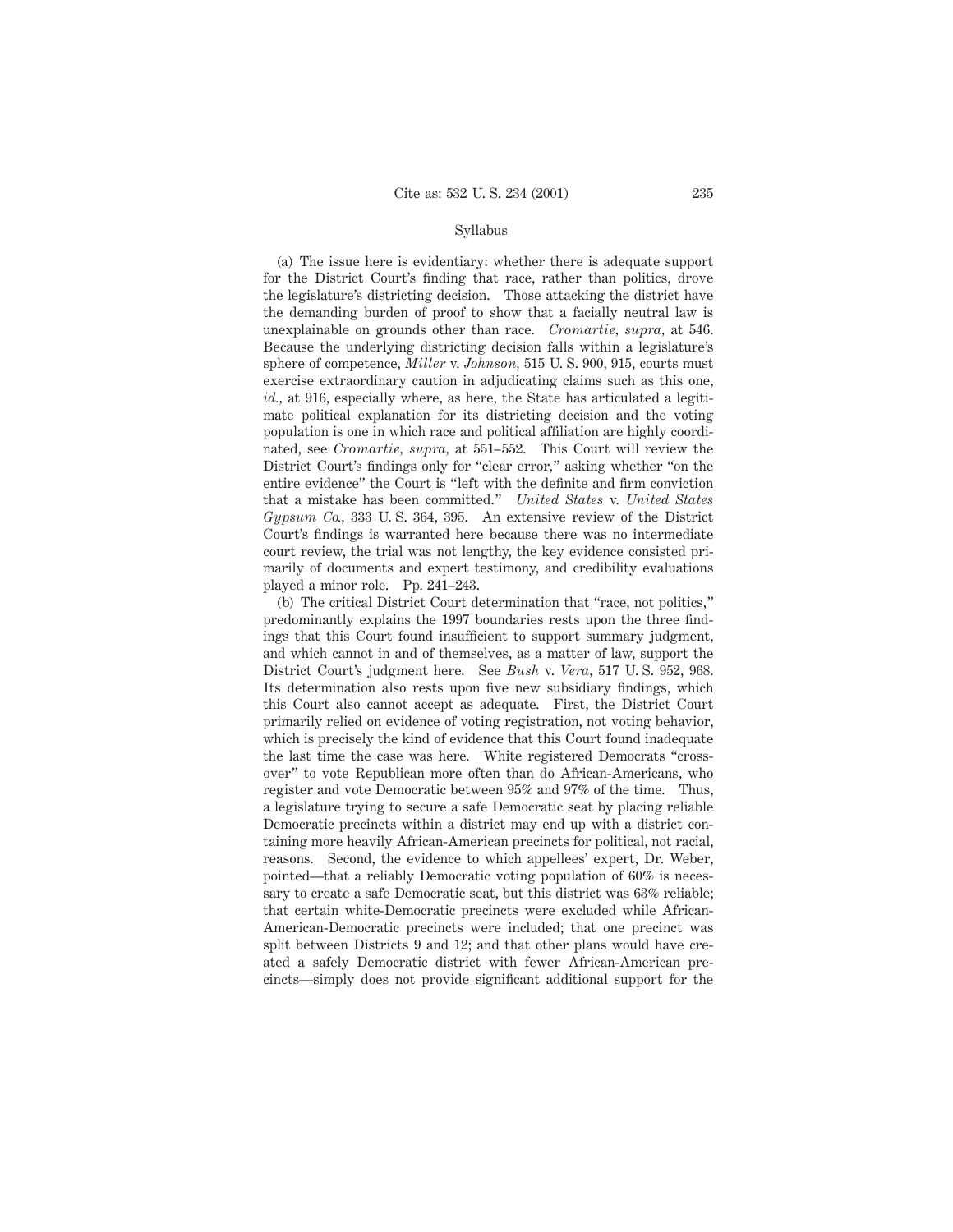#### Syllabus

District Court's conclusion. Also, portions of Dr. Weber's testimony not cited by the District Court undercut his conclusions. Third, the District Court, while not accepting the contrary conclusion of appellants' expert, Dr. Peterson, did not (and as far as the record reveals, could not) reject much of the significant supporting factual information he provided, which showed that African-American-Democratic voters were more reliably Democratic and that District 12's boundaries were drawn to include reliable Democrats. Fourth, a statement about racial balance made by Senator Cooper, the legislative redistricting leader, shows that the legislature considered race along with other partisan and geographic considerations, but says little about whether race played a predominant role. And an e-mail sent by Gerry Cohen, a legislative staff member responsible for drafting districting plans, offers some support for the District Court's conclusion, but is less persuasive than the kinds of direct evidence that this Court has found significant in other redistricting cases. Fifth, appellees' maps summarizing voting behavior evidence tend to refute the District Court's "race, not politics," conclusion. Pp. 243–257.

(c) The modicum of evidence supporting the District Court's conclusion—the Cohen e-mail, Senator Cooper's statement, and some aspects of Dr. Weber's testimony—taken together, does not show that racial considerations predominated in the boundaries' drawing, because race in this case correlates closely with political behavior. Where majorityminority districts are at issue and racial identification correlates highly with political affiliation, the party attacking the boundaries must show at the least that the legislature could have achieved its legitimate political objectives in alternative ways that are comparably consistent with traditional districting principles and that those alternatives would have brought about significantly greater racial balance. Because appellees failed to make any such showing here, the District Court's contrary findings are clearly erroneous. Pp. 257–258.

133 F. Supp. 2d 407, reversed.

BREYER, J., delivered the opinion of the Court, in which STEVENS, O'Connor, Souter, and Ginsburg, JJ., joined. Thomas, J., filed a dissenting opinion, in which REHNQUIST, C. J., and SCALIA and KENNEDY, JJ., joined, *post,* p. 259.

*Walter E. Dellinger* argued the cause for the state appellants. With him on the briefs were *Michael F. Easley,* former Attorney General of North Carolina, *Tiare B. Smiley* and *Norma S. Harrell,* Special Deputy Attorneys General,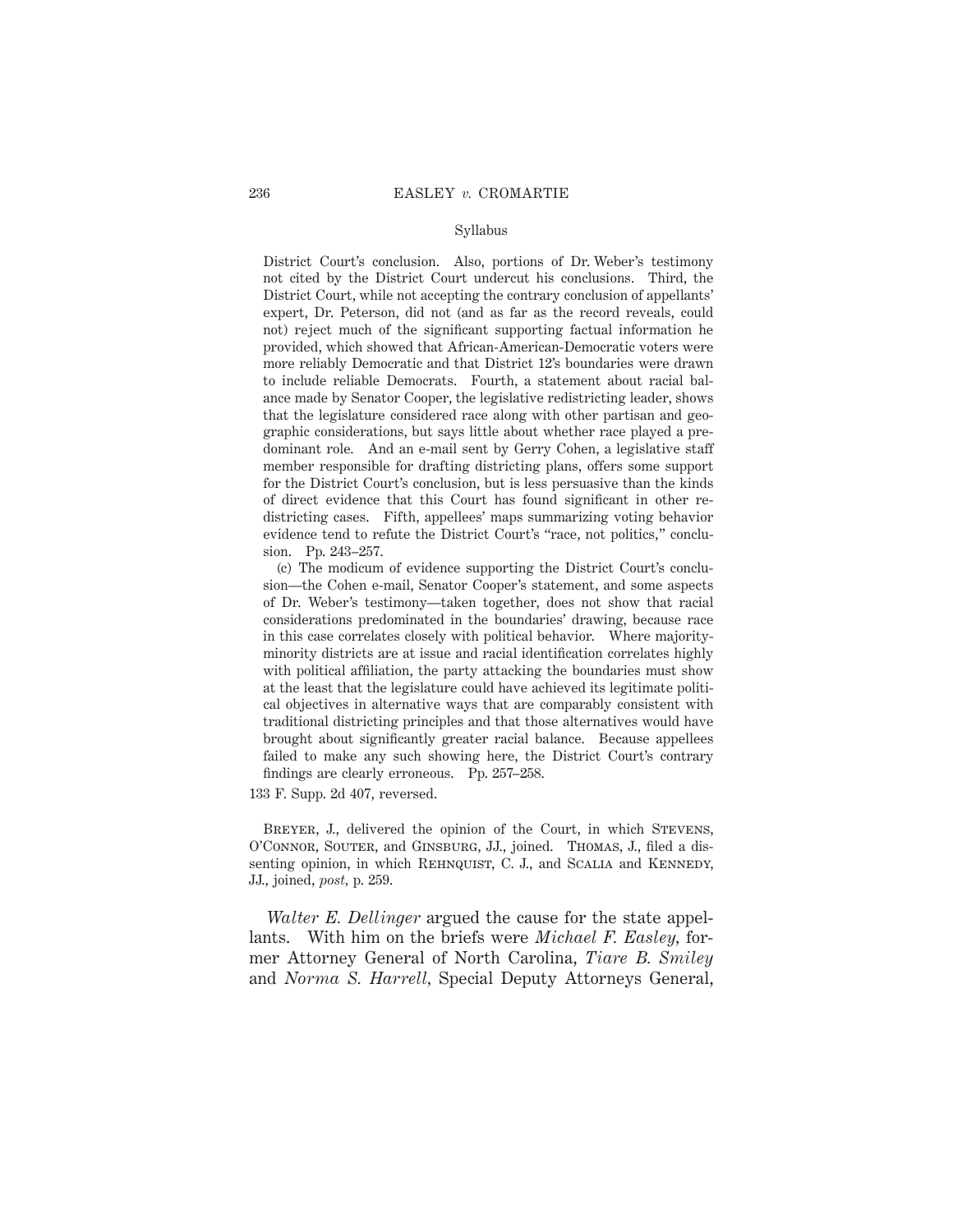and *Brian D. Boyle. Adam Stein* argued the cause for appellants Smallwood et al. With him on the briefs were *Todd A. Cox, Norman J. Chachkin,* and *Jacqueline A. Berrien.*

*Robinson O. Everett* argued the cause for appellees in both cases. With him on the brief were *Martin B. McGee* and *Douglas E. Markham.*‡

# Justice Breyer delivered the opinion of the Court.

In this appeal, we review a three-judge District Court's determination that North Carolina's Legislature used race as the "predominant factor" in drawing its 12th Congressional District's 1997 boundaries. The court's findings, in our view, are clearly erroneous. We therefore reverse its conclusion that the State violated the Equal Protection Clause. U. S. Const., Amdt. 14, § 1.

I

This "racial districting" litigation is before us for the fourth time. Our first two holdings addressed North Carolina's *former* Congressional District 12, one of two North Carolina congressional districts drawn in 1992 that contained a majority of African-American voters. See *Shaw* v. *Reno,* 509 U. S. 630 (1993) *(Shaw I); Shaw* v. *Hunt,* 517 U. S. 899 (1996) *(Shaw II).*

A

In *Shaw I,* the Court considered whether plaintiffs' factual allegation—that the legislature had drawn the former district's boundaries for race-based reasons—if true, could underlie a legal holding that the legislature had violated the Equal Protection Clause. The Court held that it could. It wrote that a violation may exist where the legislature's boundary drawing, though "race neutral on its face," none-

<sup>‡</sup>Briefs of *amici curiae* urging reversal were filed for the United States by *Solicitor General Waxman, Acting Assistant Attorney General Yeomans, Deputy Solicitor General Underwood, James A. Feldman, David K. Flynn,* and *Louis E. Peraertz;* and for the American Civil Liberties Union by *Laughlin McDonald, Neil Bradley,* and *Cristina Correia.*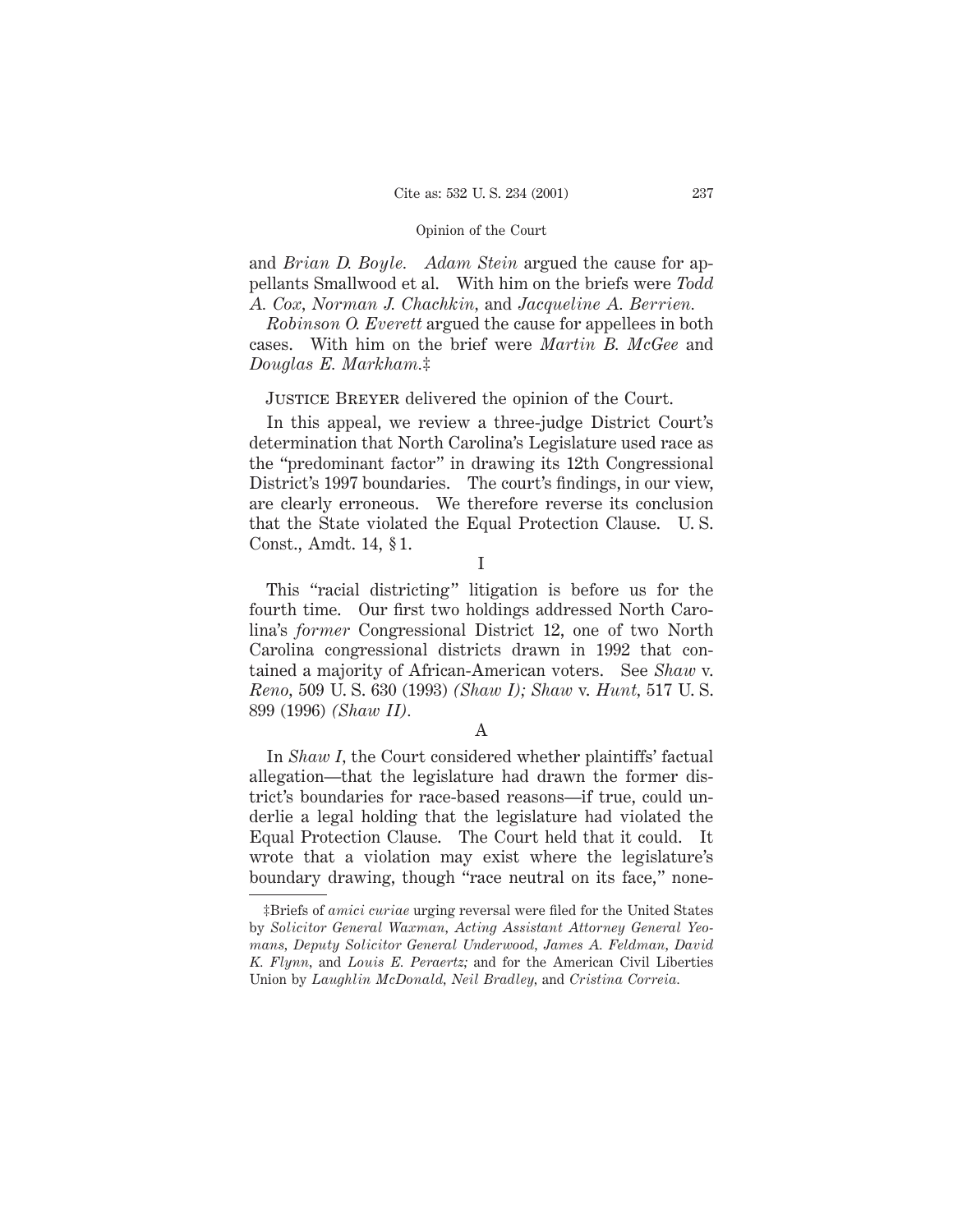theless can be understood only as an effort to "separate voters into different districts on the basis of race," and where the "separation lacks sufficient justification." 509 U. S., at 649.

In *Shaw II*, the Court reversed a subsequent threejudge District Court's holding that the boundary-drawing law in question did not violate the Constitution. This Court found that the district's "unconventional," snakelike shape, the way in which its boundaries split towns and counties, its predominately African-American racial makeup, and its history, together demonstrated a deliberate effort to create a "majority-black" district in which race "could not be compromised," not simply a district designed to "protec[t] Democratic incumbents." 517 U. S., at 902–903, 905–907. And the Court concluded that the legislature's use of racial criteria was not justified. *Id.,* at 909–918.

### B

Our third holding focused on a new District 12, the boundaries of which the legislature had redrawn in 1997. *Hunt* v. *Cromartie,* 526 U. S. 541 (1999). A three-judge District Court, with one judge dissenting, had granted summary judgment in favor of those challenging the district's boundaries. The court found that the legislature again had "used criteria . . . that are facially race driven," in violation of the Equal Protection Clause. App. to Juris. Statement in No. 99–1864, p. 262a (hereinafter App. to Juris. Statement). It based this conclusion upon "uncontroverted material facts" showing that the boundaries created an unusually shaped district, split counties and cities, and in particular placed almost all heavily Democratic-registered, predominantly African-American voting precincts, inside the district while locating some heavily Democratic-registered, predominantly white precincts, outside the district. This latter circumstance, said the court, showed that the legislature was trying to maximize new District 12's African-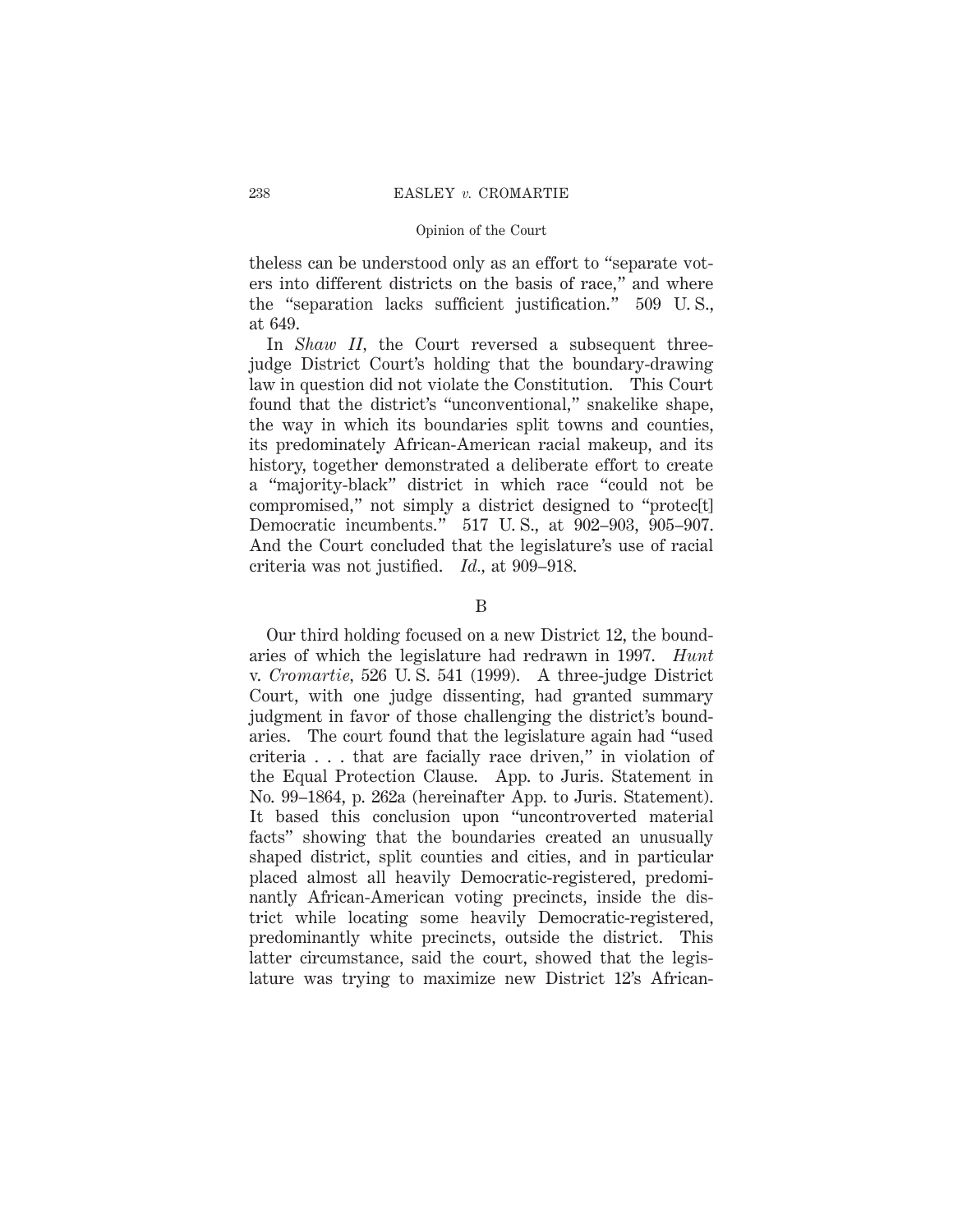American voting strength, not the district's Democratic voting strength. *Ibid.*

This Court reversed. We agreed with the District Court that the new district's shape, the way in which it split towns and counties, and its heavily African-American voting population all helped the plaintiffs' case. 526 U. S., at 547– 549. But neither that evidence by itself, nor when coupled with the evidence of Democratic registration, was sufficient to show, on summary judgment, the unconstitutional racebased objective that plaintiffs claimed. That is because there was a genuine issue of material fact as to whether the evidence also was consistent with a constitutional political objective, namely, the creation of a safe Democratic seat. *Id.,* at 549–551.

We pointed to the affidavit of an expert witness for defendants, Dr. David W. Peterson. Dr. Peterson offered to show that, because North Carolina's African-American voters are overwhelmingly Democratic voters, one cannot easily distinguish a legislative effort to create a majority-African-American district from a legislative effort to create a safely Democratic district. *Id.,* at 550. And he also provided data showing that *registration* did not indicate how voters would actually vote. *Id.,* at 550–551. We agreed that data showing how voters actually behave, not data showing only how those voters are registered, could affect the outcome of this litigation. *Ibid.* We concluded that the case was "not suited for summary disposition" and we reversed the District Court. *Id.,* at 554.

C

On remand, the parties undertook additional discovery. The three-judge District Court held a 3-day trial. And the court again held (over a dissent) that the legislature had unconstitutionally drawn District 12's new 1997 boundaries. It found that the legislature had tried "(1) [to] cur[e] the [previous district's] constitutional defects" while also "(2) drawing the plan to maintain the existing partisan bal-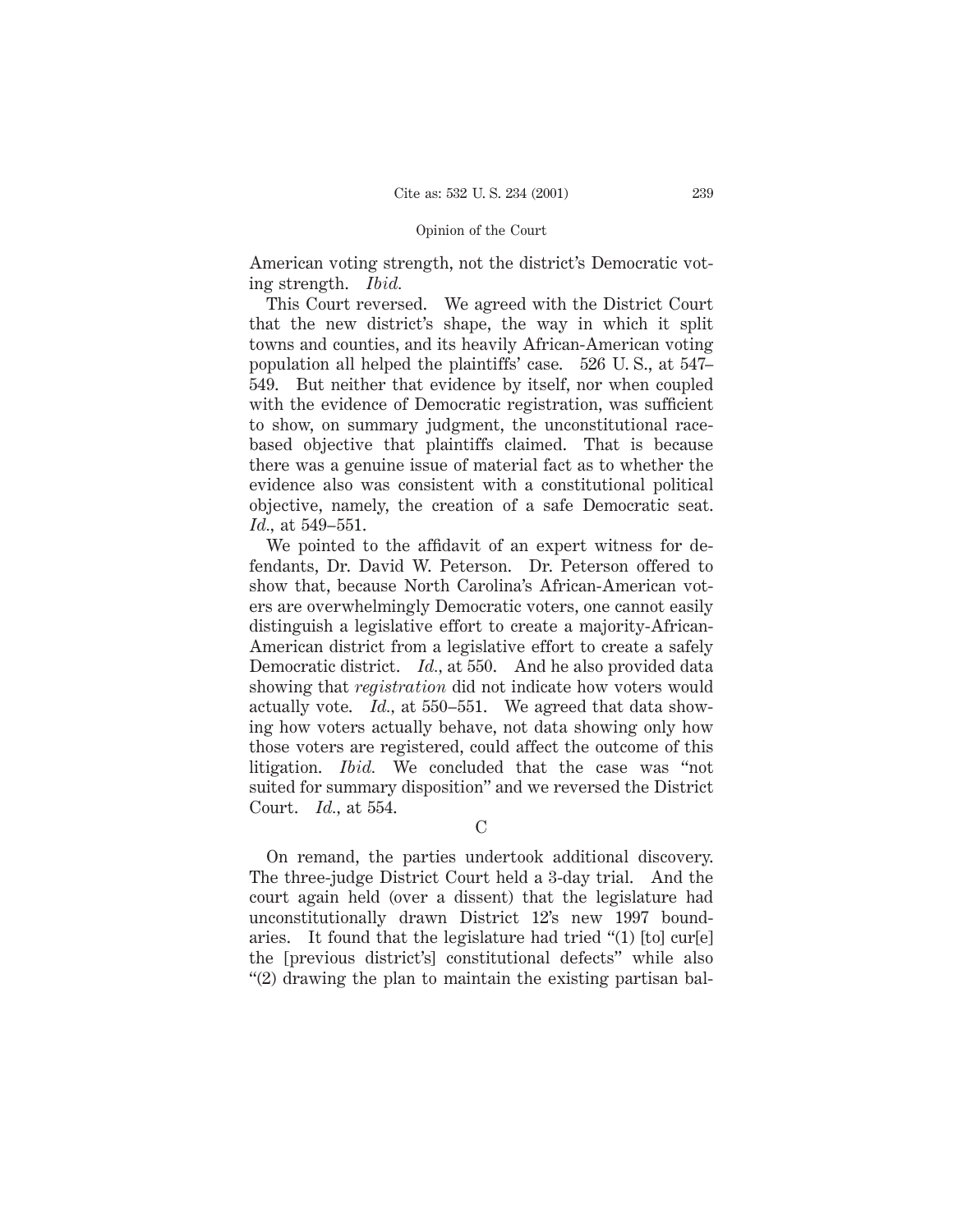ance in the State's congressional delegation." *Cromartie* v. *Hunt,* 133 F. Supp. 2d 407, 413 (EDNC 2000). It added that to "achieve the second goal," the legislature "drew the new plan (1) to avoid placing two incumbents in the same district and (2) to preserve the partisan core of the existing districts." *Ibid.* The court concluded that the "plan as enacted largely reflects these directives." *Ibid.* But the court also found "as a matter of fact that the General Assembly . . . used criteria . . . that are facially race driven" without any compelling justification for doing so. *Id.,* at 420.

The court based its latter, constitutionally critical, conclusion in part upon the district's snakelike shape, the way in which it split cities and towns, and its heavily African-American (47%) voting population, *id.,* at 413–415—all matters that this Court had considered when it found summary judgment inappropriate, *Cromartie,* 526 U. S., at 544. The court also based this conclusion upon a specific finding—absent when we previously considered this litigation—that the legislature had drawn the boundaries in order "to collect precincts with *high racial identification rather than political identification.*" 133 F. Supp. 2d, at 420 (emphasis added).

This last-mentioned finding rested in turn upon five subsidiary determinations:

- (1) that "the legislators excluded many heavily-Democratic precincts from District 12, even when those precincts immediately border the Twelfth and would have established a far more compact district," *id.,* at 419; see also *id.,* at 421 ("more heavily Democratic precincts . . . were bypassed . . . in favor of precincts with a higher African-American population");
- (2) that "[a]dditionally, Plaintiffs' expert, Dr. Weber, showed time and again how race trumped party affiliation in the construction of the 12th District and how political explanations utterly failed to explain the composition of the district," *id.,* at 419;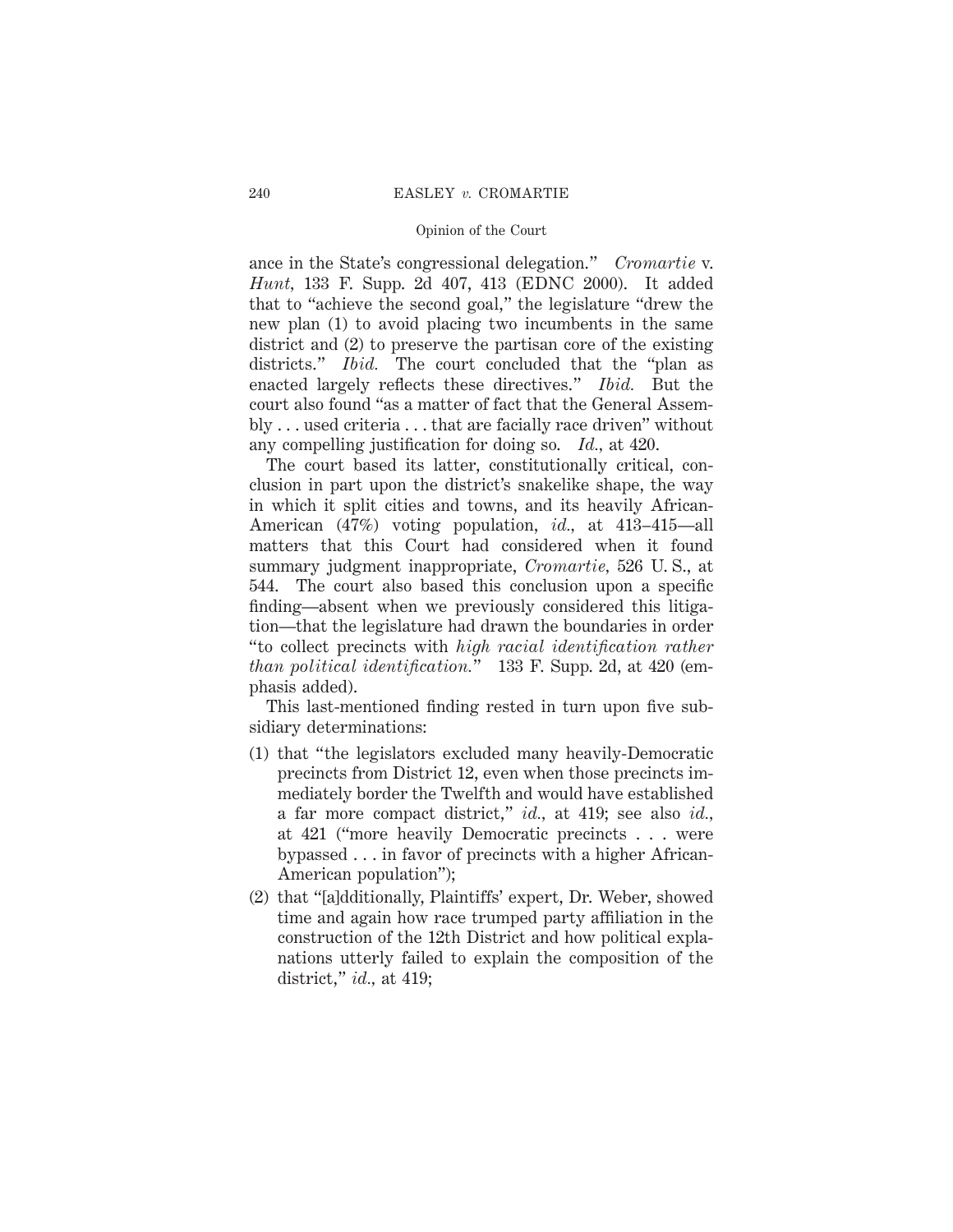- (3) that Dr. Peterson's testimony was " 'unreliable' and not relevant," *id.*, at 420 (citing testimony of Dr. Weber);
- (4) that a legislative redistricting leader, Senator Roy Cooper, had alluded at the time of redistricting "to a need for 'racial and partisan' balance," *ibid.;* and
- (5) that the Senate's redistricting coordinator, Gerry Cohen, had sent Senator Cooper an e-mail reporting that Cooper had "moved Greensboro Black community into the 12th, and now need[ed] to take [about] 60,000 out of the 12th," App. 369; 133 F. Supp. 2d, at 420.

The State and intervenors filed a notice of appeal. 28 U. S. C. § 1253. We noted probable jurisdiction. 530 U. S. 1260 (2000). And we now reverse.

### II

The issue in this case is evidentiary. We must determine whether there is adequate support for the District Court's key findings, particularly the ultimate finding that the legislature's motive was predominantly racial, not political. In making this determination, we are aware that, under *Shaw I* and later cases, the burden of proof on the plaintiffs (who attack the district) is a "demanding one." *Miller* v. *Johnson,* 515 U. S. 900, 928 (1995) (O'Connor, J., concurring). The Court has specified that those who claim that a legislature has improperly used race as a criterion, in order, for example, to create a majority-minority district, must show at a minimum that the "legislature subordinated traditional race-neutral districting principles . . . to racial considerations." *Id.*, at 916 (majority opinion). Race must not simply have been "*a* motivation for the drawing of a majority-minority district," *Bush* v. *Vera,* 517 U. S. 952, 959 (1996) (O'Connor, J., principal opinion) (emphasis in original), but "the '*predominant* factor' motivating the legislature's districting decision," *Cromartie, supra,* at 547 (quoting *Miller, supra,* at 916) (emphasis added). Plaintiffs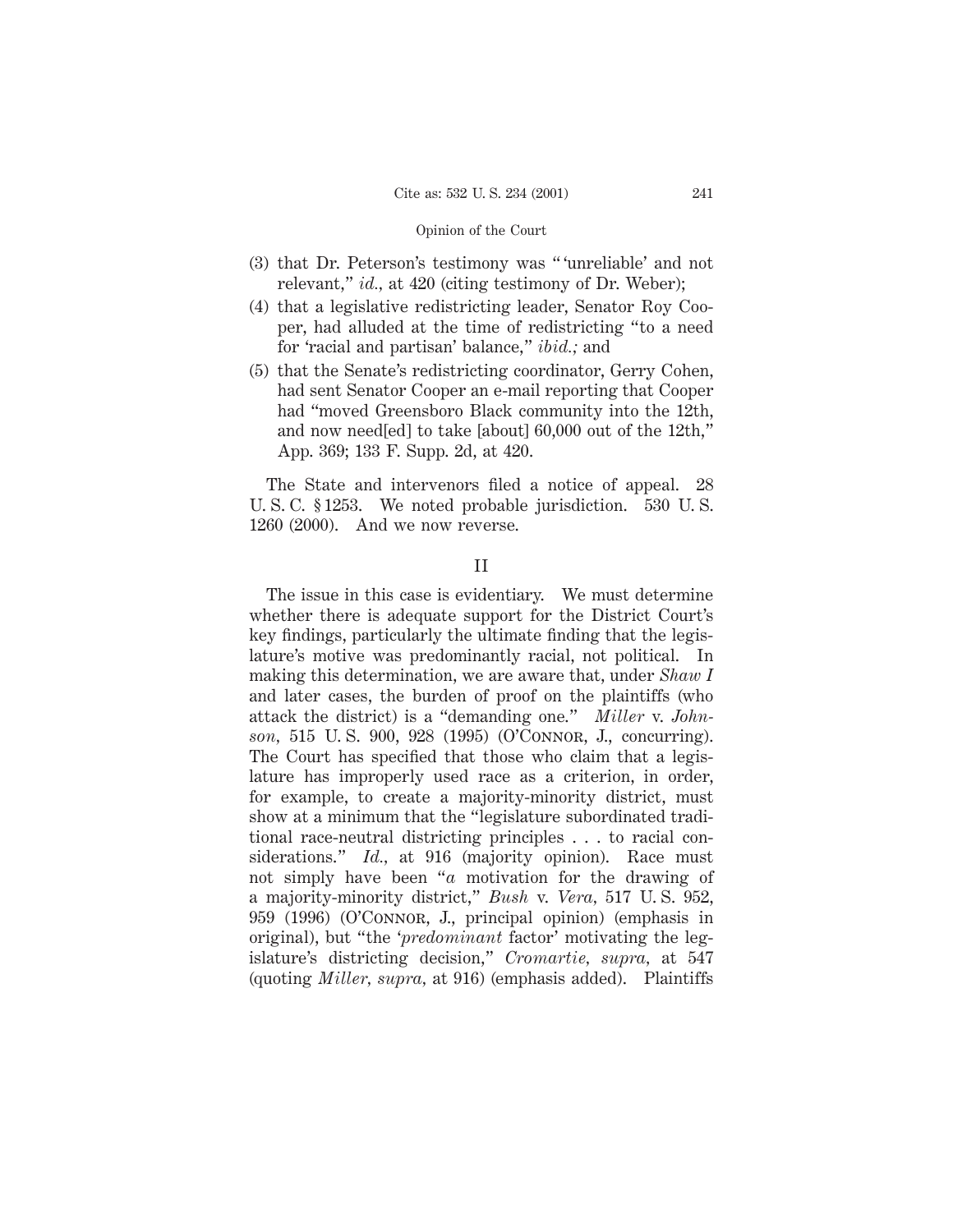must show that a facially neutral law " 'is "unexplainable on grounds other than race."<sup>"</sup> *Cromartie, supra,* at 546 (quoting *Shaw I,* 509 U. S., at 644, in turn quoting *Arlington Heights* v. *Metropolitan Housing Development Corp.,* 429 U. S. 252, 266 (1977)).

The Court also has made clear that the underlying districting decision is one that ordinarily falls within a legislature's sphere of competence. *Miller,* 515 U. S., at 915. Hence, the legislature "must have discretion to exercise the political judgment necessary to balance competing interests," *ibid.,* and courts must "exercise *extraordinary caution* in adjudicating claims that a State has drawn district lines on the basis of race," *id.,* at 916 (emphasis added). Caution is especially appropriate in this case, where the State has articulated a legitimate political explanation for its districting decision, and the voting population is one in which race and political affiliation are highly correlated. See *Cromartie, supra,* at 551–552 (noting that "[e]vidence that blacks constitute even a supermajority in one congressional district while amounting to less than a plurality in a neighboring district will not, by itself, suffice to prove that a jurisdiction was motivated by race in drawing its district lines when the evidence also shows a high correlation between race and party preference").

We also are aware that we review the District Court's findings only for "clear error." In applying this standard, we, like any reviewing court, will not reverse a lower court's finding of fact simply because we "would have decided the case differently." *Anderson* v. *Bessemer City,* 470 U. S. 564, 573 (1985). Rather, a reviewing court must ask whether, "on the entire evidence," it is "left with the definite and firm conviction that a mistake has been committed." *United States* v. *United States Gypsum Co.,* 333 U. S. 364, 395 (1948).

Where an intermediate court reviews, and affirms, a trial court's factual findings, this Court will not "lightly overturn" the concurrent findings of the two lower courts. *E. g., Neil*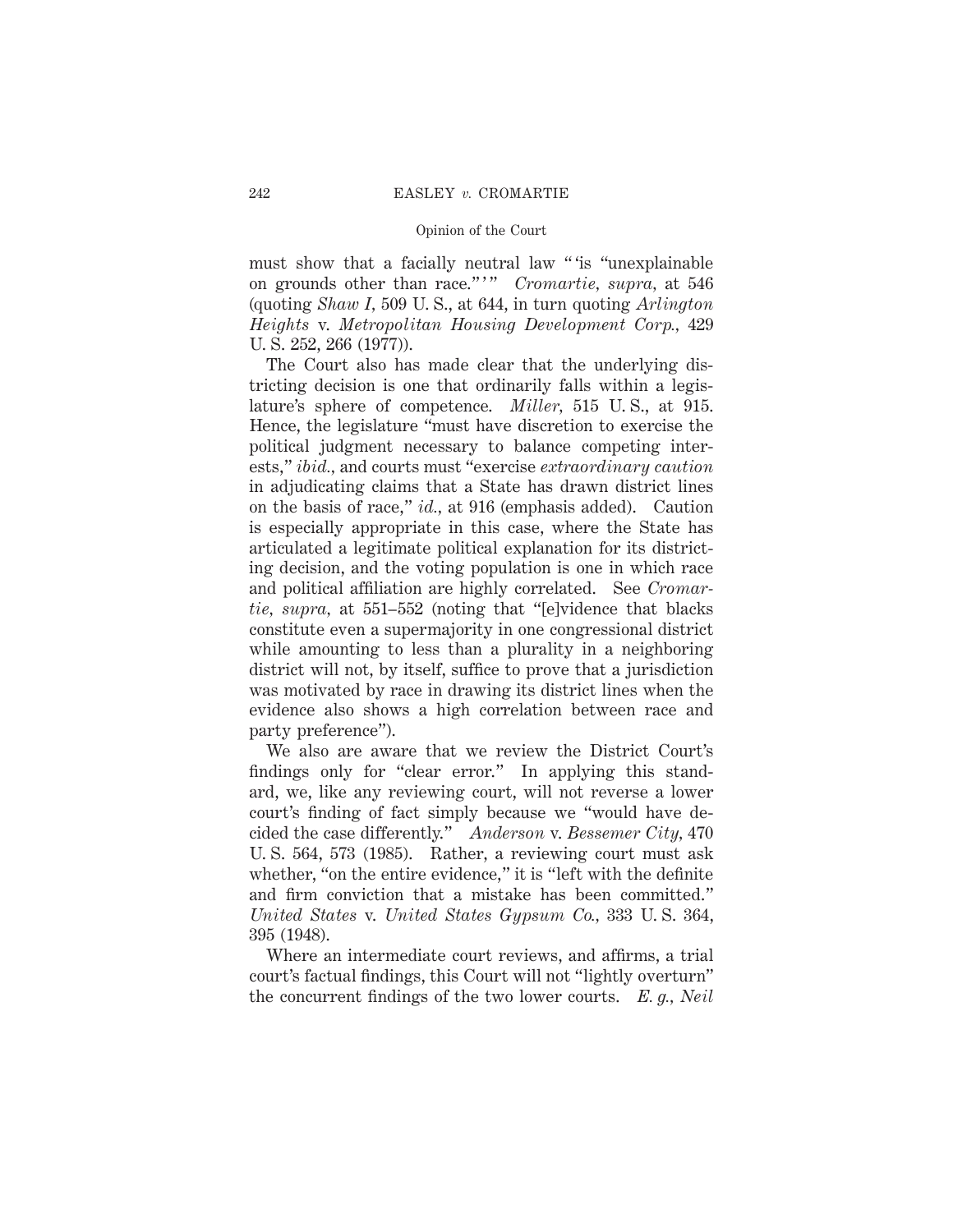v. *Biggers,* 409 U. S. 188, 193, n. 3 (1972). But in this instance there is no intermediate court, and we are the only court of review. Moreover, the trial here at issue was not lengthy and the key evidence consisted primarily of documents and expert testimony. Credibility evaluations played a minor role. Accordingly, we find that an extensive review of the District Court's findings, for clear error, is warranted. See *Bose Corp.* v. *Consumers Union of United States, Inc.,* 466 U. S. 485, 500–501 (1984). That review leaves us "with the definite and firm conviction," *United States Gypsum Co., supra,* at 395, that the District Court's key findings are mistaken.

III

The critical District Court determination—the matter for which we remanded this litigation—consists of the finding that race *rather than* politics *predominantly* explains District 12's 1997 boundaries. That determination rests upon three findings (the district's shape, its splitting of towns and counties, and its high African-American voting population) that we previously found insufficient to support summary judgment. *Cromartie,* 526 U. S., at 547–549. Given the undisputed evidence that racial identification is highly correlated with political affiliation in North Carolina, these facts in and of themselves cannot, as a matter of law, support the District Court's judgment. See *Vera,* 517 U. S., at 968 (O'Connor, J., principal opinion) ("If district lines merely correlate with race because they are drawn on the basis of political affiliation, which correlates with race, there is no racial classification to justify"). The District Court rested, however, upon five new subsidiary findings to conclude that District 12's lines are the product of no "mer[e] correlat[ion]," *ibid.,* but are instead a result of the predominance of race in the legislature's line-drawing process. See *supra,* at 240– 241.

In considering each subsidiary finding, we have given weight to the fact that the District Court was familiar with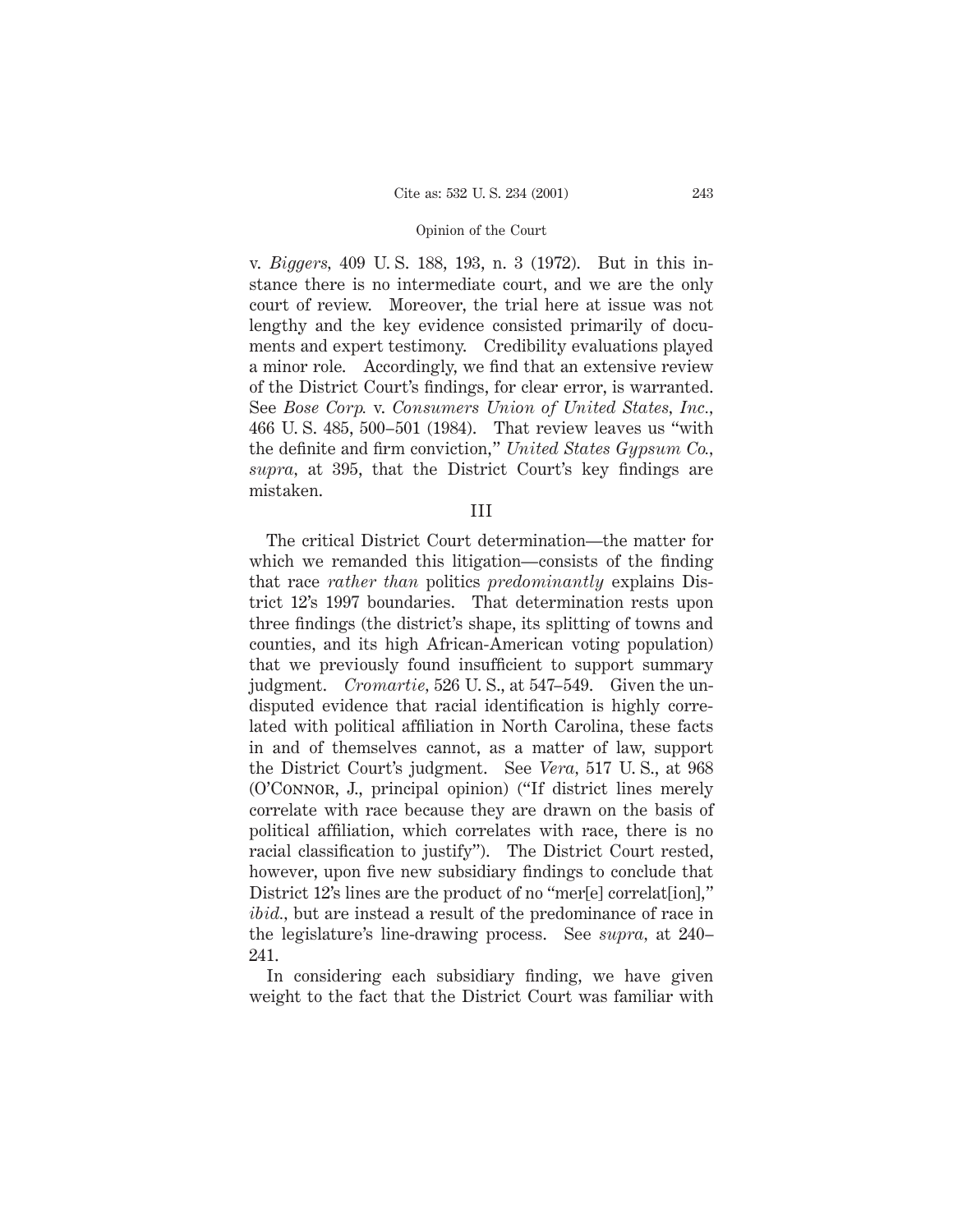this litigation, heard the testimony of each witness, and considered all the evidence with care. Nonetheless, we cannot accept the District Court's findings as adequate for reasons which we shall spell out in detail and which we can summarize as follows:

First, the primary evidence upon which the District Court relied for its "race, not politics," conclusion is evidence of voting registration, not voting behavior; and that is precisely the kind of evidence that we said was inadequate the last time this case was before us. See *infra,* at 245–246. Second, the additional evidence to which appellees' expert, Dr. Weber, pointed, and the statements made by Senator Cooper and Gerry Cohen, simply do not provide significant additional support for the District Court's conclusion. See *infra,* at 246–250, 253–254. Third, the District Court, while not accepting the contrary conclusion of appellants' expert, Dr. Peterson, did not (and as far as the record reveals, could not) reject much of the significant supporting factual information he provided. See *infra,* at 251–253. Fourth, in any event, appellees themselves have provided us with charts summarizing evidence of voting behavior and those charts tend to refute the court's "race, not politics," conclusion. See *infra,* at 254–257; Appendixes, *infra.*

A

The District Court primarily based its "race, not politics," conclusion upon its finding that "the legislators excluded many heavily-Democratic precincts from District 12, even when those precincts immediately border the Twelfth and would have established a far more compact district." 133 F. Supp. 2d, at 419; see also *id.,* at 420 ("[M]ore heavily Democratic precincts . . . were bypassed . . . in favor of precincts with a higher African-American population"). This finding, however—insofar as it differs from the remaining four rests solely upon evidence that the legislature excluded heavily white precincts with high Democratic Party *registra-*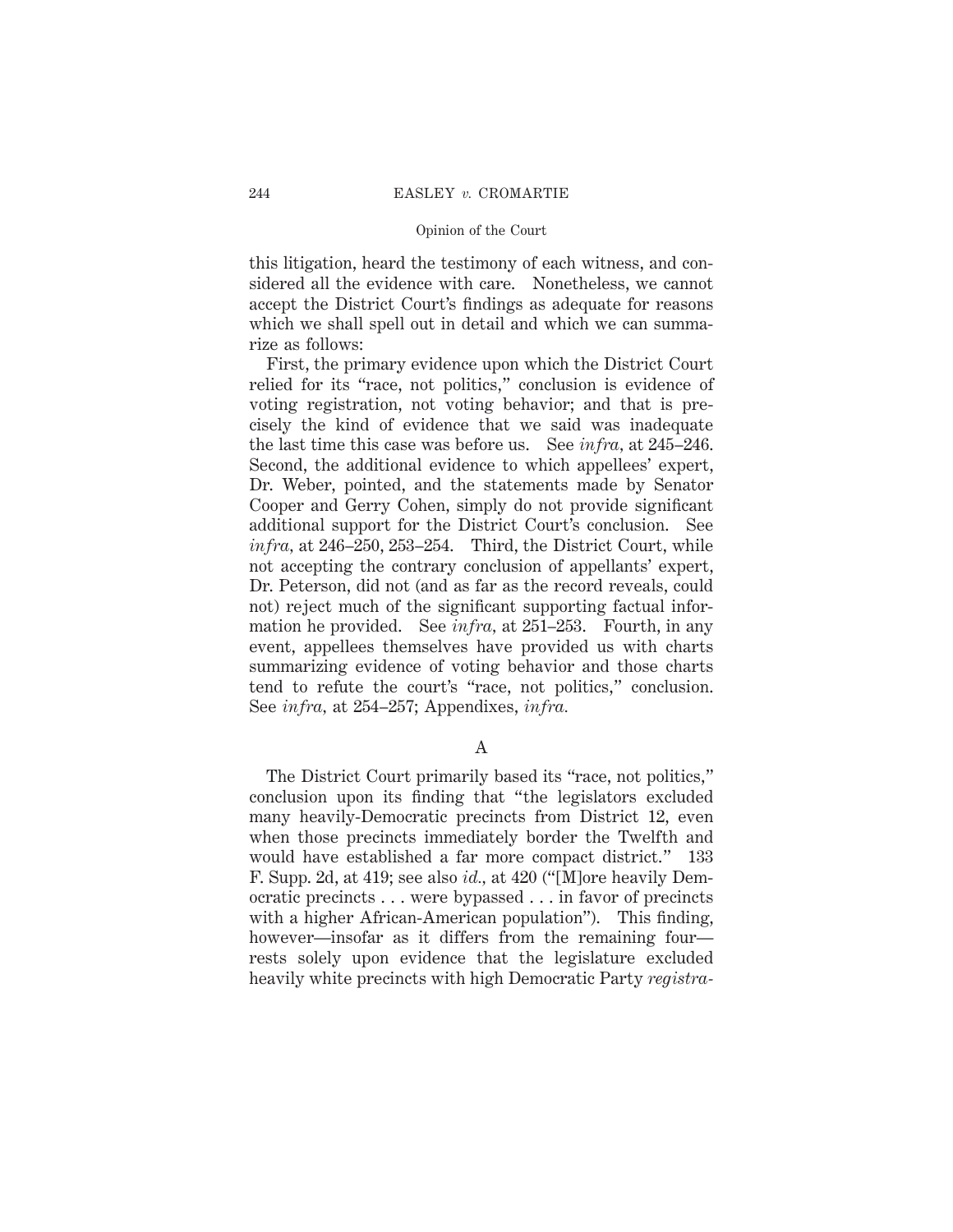*tion,* while including heavily African-American precincts with equivalent, or lower, Democratic Party registration. See *id.,* at 413–414, 415. Indeed, the District Court cites at length figures showing that the legislature included "several precincts with racial compositions of 40 to 100 percent African-American," while excluding certain adjacent precincts "with less than 35 percent African-American population" but which contain between 54% and 76% *registered* Democrats. *Id.,* at 414.

As we said before, the problem with this evidence is that it focuses upon party registration, not upon voting behavior. And we previously found the same evidence, compare *ibid.* (District Court's opinion after trial) with App. to Juris. Statement 249a–250a (District Court's summary judgment opinion), inadequate because registration figures do not accurately predict preference at the polls. See *id.,* at 174a; see also *Cromartie, supra,* at 550–551 (describing Dr. Peterson's analysis as "more thorough" because in North Carolina, "party registration and party preference do not always correspond"). In part this is because white voters registered as Democrats "cross-over" to vote for a Republican candidate more often than do African-Americans, who register and vote Democratic between 95% and 97% of the time. See Record, Deposition of Gerry Cohen 37–42 (discussing data); App. 304 (stating that white voters cast about 60% to 70% of their votes for Republican candidates); *id.,* at 139 (Dr. Weber's testimony that 95% to 97% of African-Americans register and vote as Democrats); see also *id.,* at 118 (testimony by Dr. Weber that registration data were the least reliable information upon which to predict voter behavior). A legislature trying to secure a safe Democratic seat is interested in Democratic voting behavior. Hence, a legislature may, by placing reliable Democratic precincts within a district without regard to race, end up with a district containing more heavily African-American precincts, but the reasons would be political rather than racial.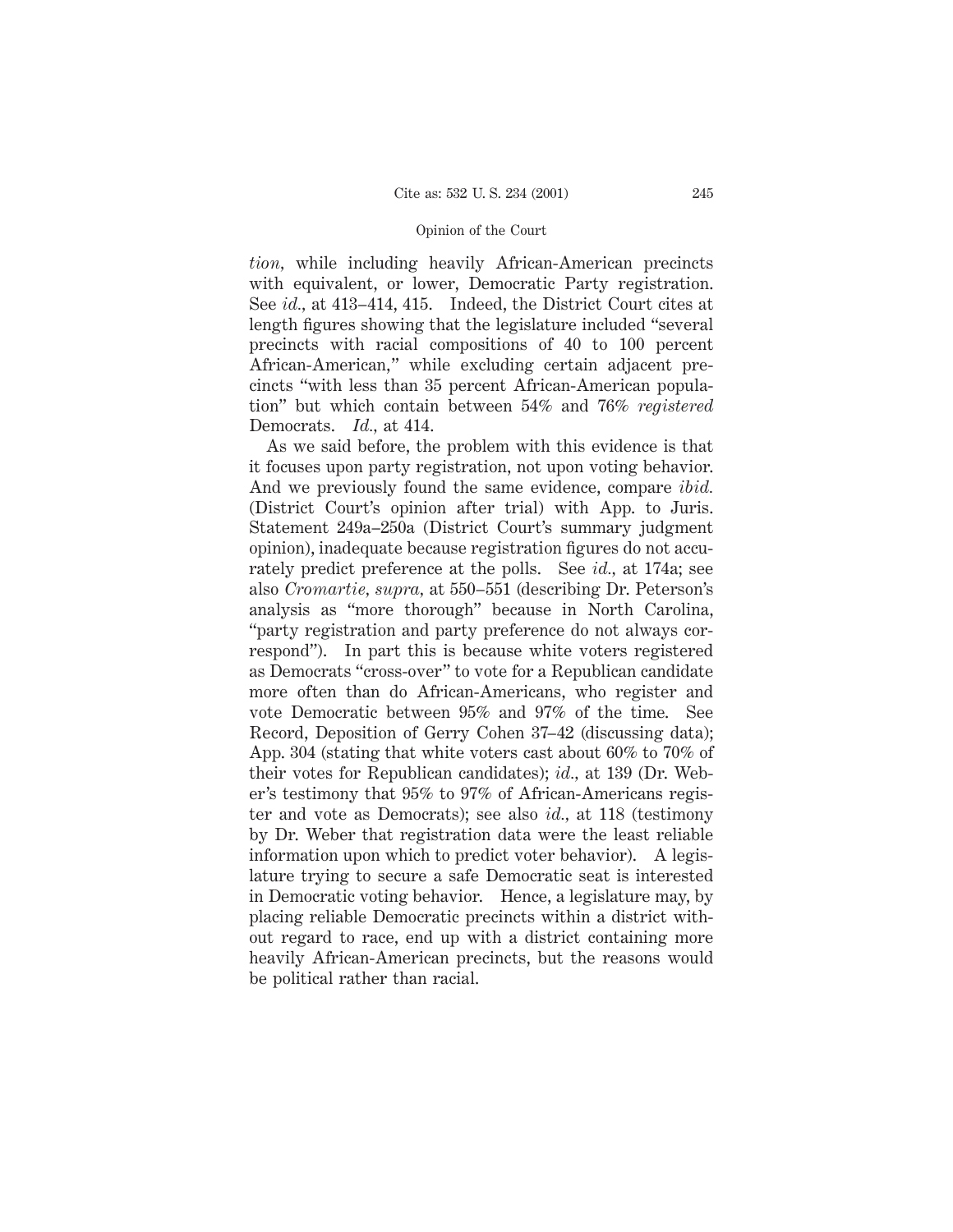#### 246 EASLEY *v.* CROMARTIE

#### Opinion of the Court

Insofar as the District Court relied upon voting registration data, particularly data that were previously before us, it tells us nothing new; and the data do not help answer the question posed when we previously remanded this litigation. *Cromartie,* 526 U. S., at 551.

# B

The District Court wrote that "[a]dditionally, [p]laintiffs' expert, Dr. Weber, showed time and again how race trumped party affiliation in the construction of the 12th District and how political explanations utterly failed to explain the composition of the district." 133 F. Supp. 2d, at 419. In support of this conclusion, the court relied upon six different citations to Dr. Weber's trial testimony. We have examined each reference.

1

At the first cited pages of the trial transcript, Dr. Weber says that a reliably Democratic voting population of 60% is sufficient to create a safe Democratic seat. App. 91. Yet, he adds, the legislature created a more-than-60% reliable Democratic voting population in District 12. Hence (we read Dr. Weber to infer), the legislature likely was driven by race, not politics. Tr. 163; App. 314–315.

The record indicates, however, that, although Dr. Weber is right that District 12 is more than 60% reliably Democratic, it exceeds that figure by very little. Nor did Dr. Weber ask whether other districts, unchallenged by appellees, were significantly less "safe" than was District 12. *Id.,* at 148. In fact, the figures the legislature used showed that District 12 would be 63% reliably Democratic. App. to Juris. Statement 80a (Democratic vote over three representative elections averaged 63%). By the same measures, at least two Republican districts (Districts 6 and 10) are 61% reliably Republican. *Ibid.* And, as Dr. Weber conceded, incumbents might have urged legislators (trying to maintain a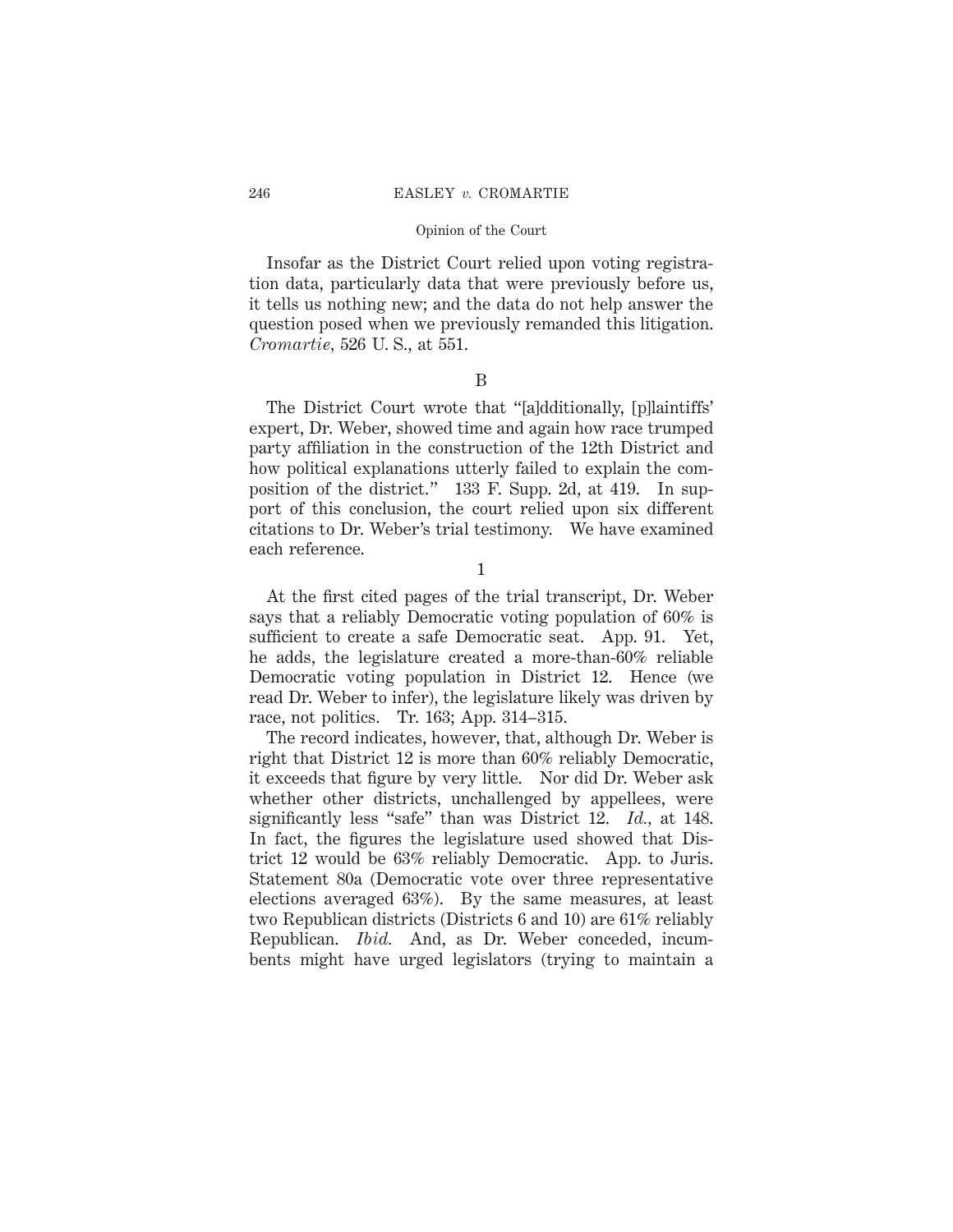six/six Democrat/Republican delegation split) to make their seats, not 60% safe, but as safe as possible. App. 149. In a field such as voting behavior, where figures are inherently uncertain, Dr. Weber's tiny calculated percentage differences are simply too small to carry significant evidentiary weight.

2

The District Court cited two parts of the transcript where Dr. Weber testified about a table he had prepared listing all precincts in the six counties, portions of which make up District 12. Tr. 204–205, 262. Dr. Weber said that District 12 contains between 39% and 56% of the precincts (depending on the county) that are more-than-40% reliably Democratic, but it contains almost every precinct with more-than-40% African-American voters. *Id.,* at 204–205. Why, he essentially asks, if the legislature had had politics primarily in mind, would its effort to place reliably Democratic precincts within District 12 not have produced a greater racial mixture?

Dr. Weber's own testimony provides an answer to this question. As Dr. Weber agreed, the precincts listed in the table were at least *40%* reliably Democratic, but virtually all the African-American precincts included in District 12 were *more* than 40% reliably Democratic. Moreover, *none* of the excluded white precincts were *as* reliably Democratic as the African-American precincts that were included in the district. App. 140. Yet the legislature sought precincts that were reliably Democratic, not precincts that were *40%* reliably Democratic, for obvious political reasons.

Neither does the table specify whether the excluded white-reliably-Democratic precincts were located near enough to District 12's boundaries or each other for the legislature as a practical matter to have drawn District 12's boundaries to have included them, without sacrificing other important political goals. The contrary is suggested by the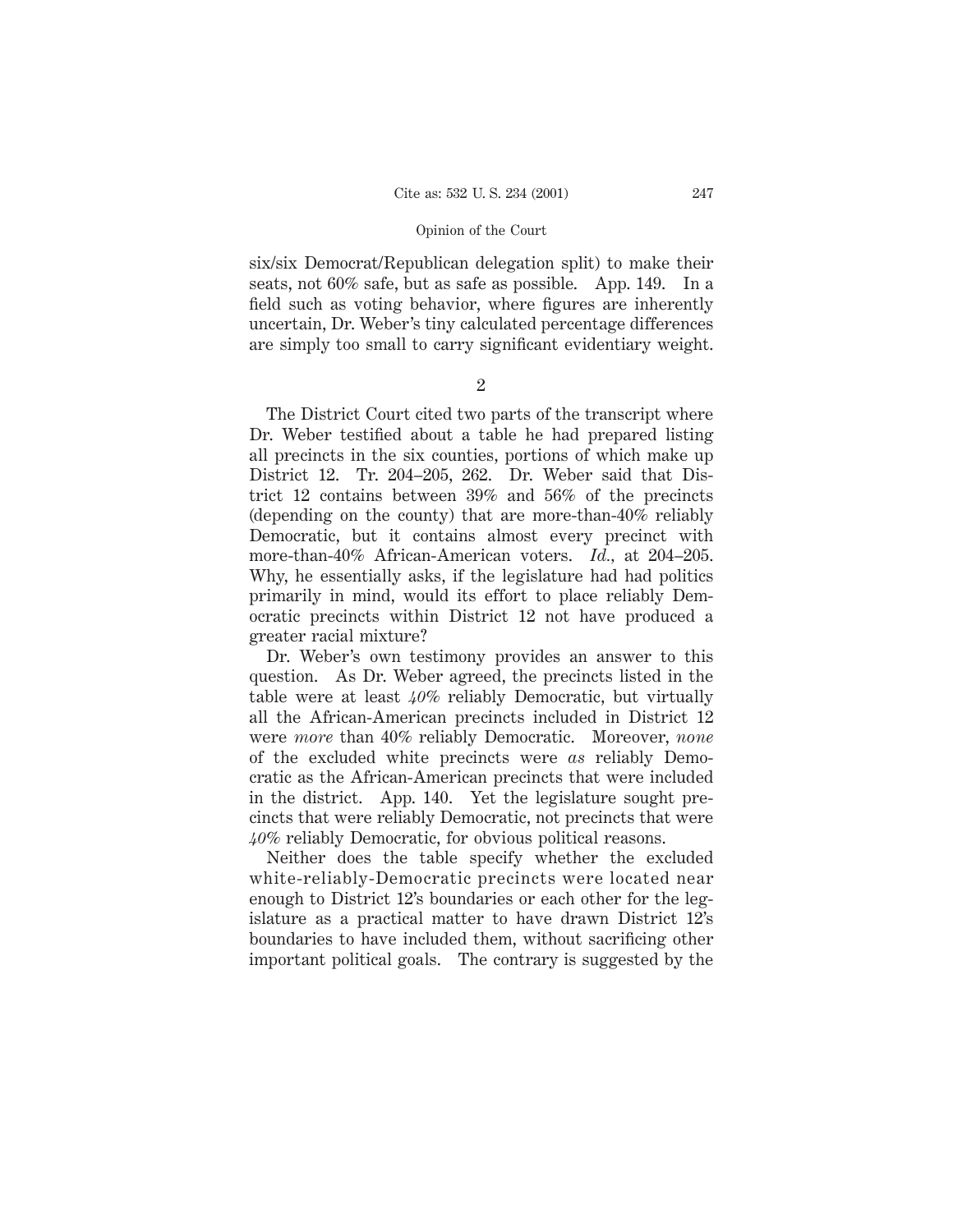fact that Dr. Weber's own proposed alternative plan, see *id.,* at 106–107, would have pitted two incumbents against each other (Sue Myrick, a Republican from former District 9 and Mel Watt, a Democrat from former District 12). Dr. Weber testified that such a result—"a very competitive race with one of them losing their seat"—was desirable. *Id.,* at 153. But the legislature, for political, not racial, reasons, believed the opposite. And it drew its plan to protect incumbents a legitimate political goal recognized by the District Court. 133 F. Supp. 2d, at 412–413.

For these reasons, Dr. Weber's table offers little insight into the legislature's true motive.

3

The next part of the transcript the District Court cited contains Dr. Weber's testimony about a Mecklenburg County precinct (precinct 77) which the legislature split between Districts 9 and 12. Tr. 221. Dr. Weber apparently thought that the legislature did not have to split this precinct, placing the more heavily African-American segment within District 12—unless, of course, its motive was racial rather than political. But Dr. Weber simultaneously conceded that he had not considered whether District 9's incumbent Republican would have wanted the whole of precinct 77 left in her own district where it would have burdened her with a significant additional number of reliably Democratic voters. App. 156–157. Nor had Dr. Weber "test[ed]" his conclusion that this split helped to show a racial (rather than political) motive, say, by adjusting other boundary lines and determining the political, or other nonracial, consequences of such adjustments. *Id.,* at 132.

The maps in evidence indicate that to have placed all of precinct 77 within District 12 would have created a District 12 peninsula that invaded District 9, neatly dividing that latter district in two, see *id.,* at 496—a conclusive nonracial reason for the legislature's decision not to do so.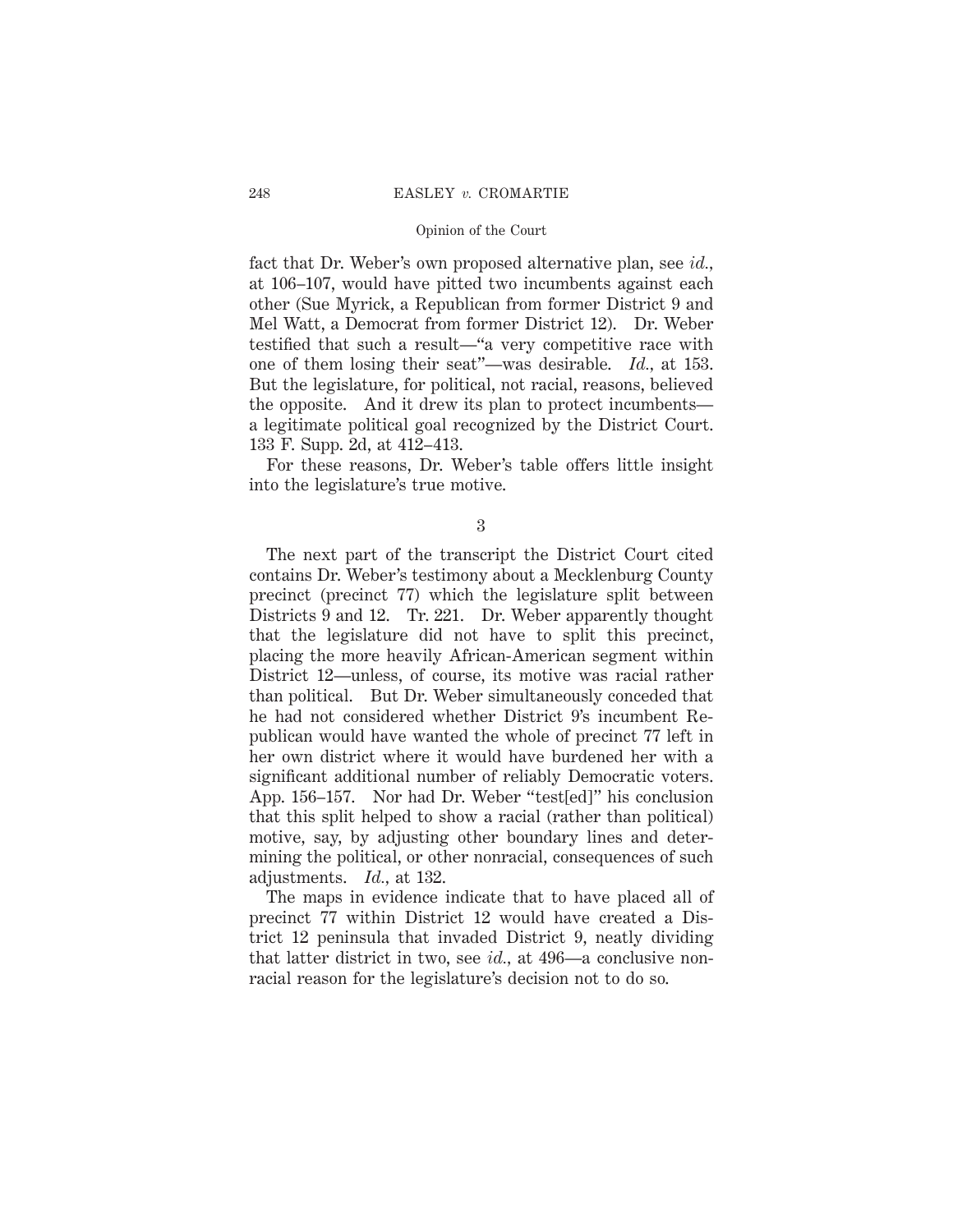# 4

The District Court cited Dr. Weber's conclusion that "race is the predominant factor." Tr. 251. But this statement of the conclusion is no stronger than the evidence that underlies it.

5

The District Court's final citation is to Dr. Weber's assertion that there are other ways in which the legislature could have created a safely Democratic district without placing so many primarily African-American districts within District 12. *Id.,* at 288. And we recognize that *some* such other ways may exist. But, unless the evidence also shows that these hypothetical alternative districts would have better satisfied the legislature's other nonracial political goals as well as traditional nonracial districting principles, this fact alone cannot show an improper legislative motive. After all, the Constitution does not place an *affirmative* obligation upon the legislature to avoid creating districts that turn out to be heavily, even majority, minority. It simply imposes an obligation not to create such districts for predominantly racial, as opposed to political or traditional, districting motivations. And Dr. Weber's testimony does not, at the pages cited, provide evidence of a politically practical alternative plan that the legislature failed to adopt predominantly for racial reasons.

6

In addition, we have read the whole of Dr. Weber's testimony, including portions not cited by the District Court. Some of those portions further undercut Dr. Weber's conclusions. Dr. Weber said, for example, that he had developed those conclusions while under the erroneous impression that the legislature's computer-based districting program provided information about racial, but not political, balance. App. 137–138; see also *id.,* at 302 (reflecting Dr. Weber's erroneous impression in the declaration he submitted to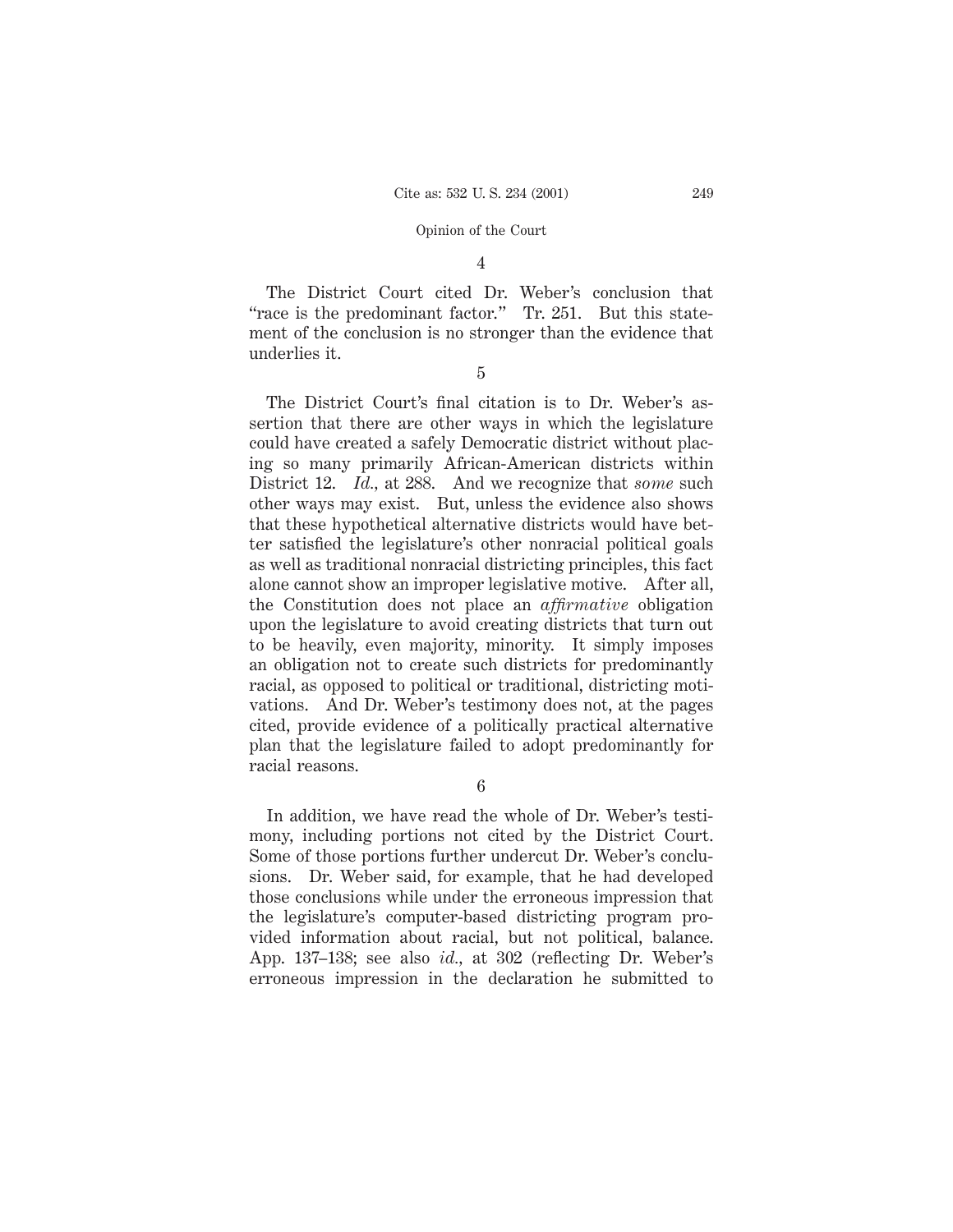the District Court). He also said he was not aware of "anything about political dynamics going on in the [l]egislature involving" District 12, *id.,* at 135, sometimes expressing disdain for a process that we have cautioned courts to respect, *id.,* at 150–151; *Miller,* 515 U. S., at 915–916.

Other portions support Dr. Weber's conclusions. Dr. Weber testified, for example, about a different alternative plan that, in his view, would have provided both greater racial balance and political security, namely, a plan that the legislature did enact in 1998, and which has been in effect during the time the courts have been reviewing the constitutionality of the 1997 plan. App. 156–157. The existence of this alternative plan, however, cannot help appellees significantly. Although it created a somewhat more compact district, it still divides many communities along racial lines, while providing fewer reliably Democratic District 12 voters and transferring a group of highly Democratic precincts into two safely Republican districts, namely, the 5th and 6th Districts, which political result the 1997 plan sought to avoid. See Tr. 352, 355. Furthermore, the 1997 plan before this Court, unlike the 1998 plan, joined three major cities in a manner legislators regarded as reflecting "a real commonality of urban interests, with inner city schools, urban health care . . . problems, public housing problems." App. 430 (statement of Sen. Winner); see also *id.,* at 421 (statement of Sen. Martin). Consequently, we cannot tell whether the existence of the 1998 plan shows that the 1997 plan was drawn with racial considerations predominant. And, in any event, the District Court did not rely upon the existence of the 1998 plan to support its ultimate conclusion. See *Kelley* v. *Everglades Drainage Dist.,* 319 U. S. 415, 420–422 (1943) *(per curiam).*

We do not see how Dr. Weber's testimony, taken as a whole, could have provided more than minimal support for the District Court's conclusion that race predominantly underlay the legislature's districting decision.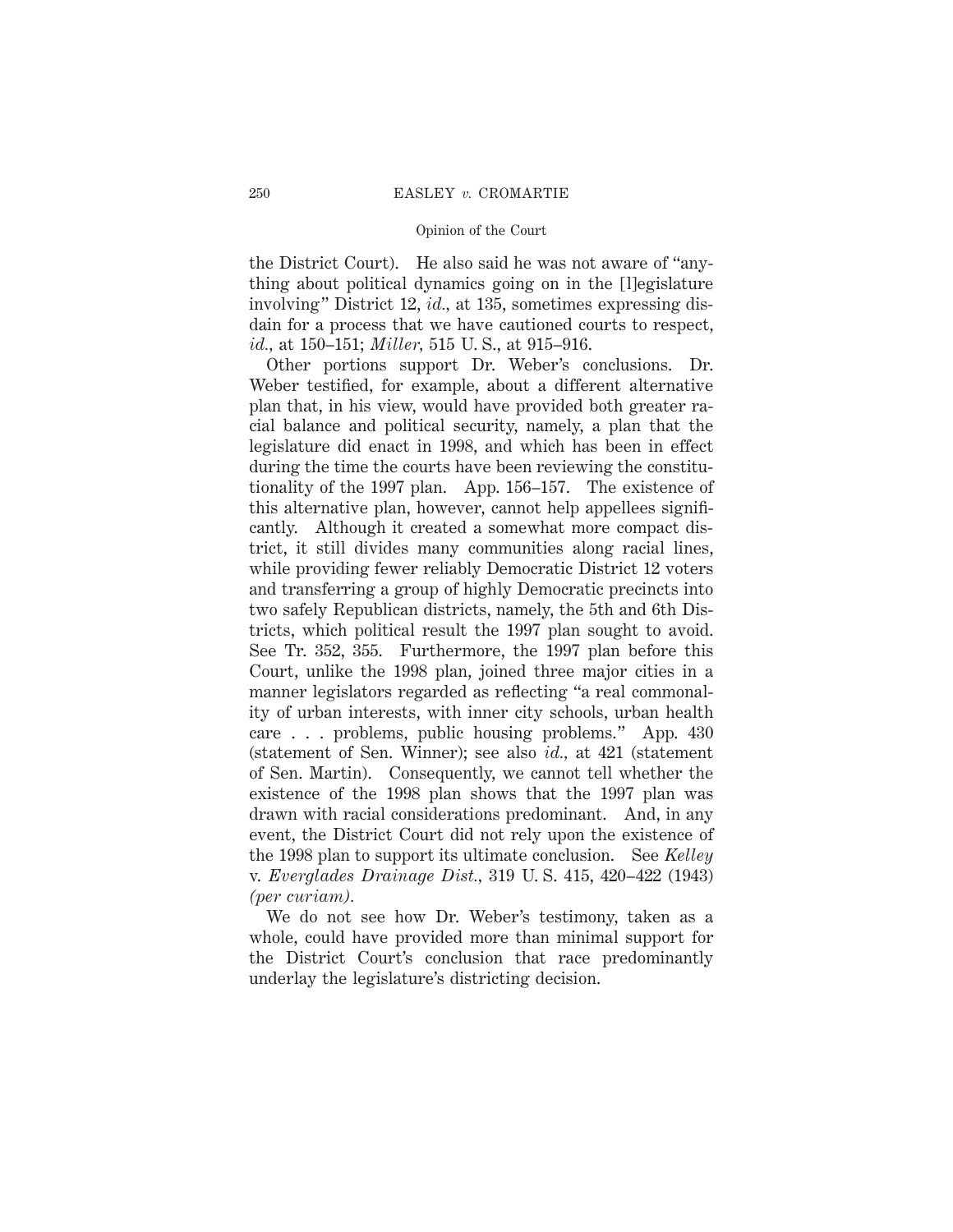### C

The District Court found that the testimony of the State's primary expert, Dr. Peterson, was " 'unreliable' and not relevant." 133 F. Supp. 2d, at 420 (quoting Dr. Weber and citing Tr. 222–224, 232). Dr. Peterson's testimony was designed to show that African-American Democratic voters were more reliably Democratic and that District 12's boundaries were drawn to include reliable Democrats. Specifically, Dr. Peterson compared precincts immediately within District 12 and those immediately without to determine whether the boundaries of the district corresponded better with race than with politics. The principle underlying Dr. Peterson's analysis is that if the district were drawn with race predominantly in mind, one would expect the boundaries of the district to correlate with race more than with politics.

The pages cited in support of the District Court's rejection of Dr. Peterson's conclusions contain testimony by Dr. Weber, who says that Dr. Peterson's analysis is unreliable because (1) it "ignor[es] the core" of the district, *id.,* at 223, and (2) it fails to take account of the fact that different precincts have different populations, *id.,* at 223–224. The first matter—ignoring the "core"—apparently reflects Dr. Weber's view that in context the fact that District 12's heart or "core" is heavily African-American by itself shows that the legislature's motive was predominantly racial, not political. The District Court did not argue that the racial makeup of a district's "core" is critical. Nor do we see why "core" makeup alone could help the court discern the relevant legislative motive. Nothing here suggests that only "core" makeup could answer the "political/racial" question that this Court previously found critical. *Cromartie,* 526 U. S., at 551–552.

The second matter—that Dr. Peterson's boundary segment analysis did not account for differences in population between precincts—relates to one aspect of Dr. Peterson's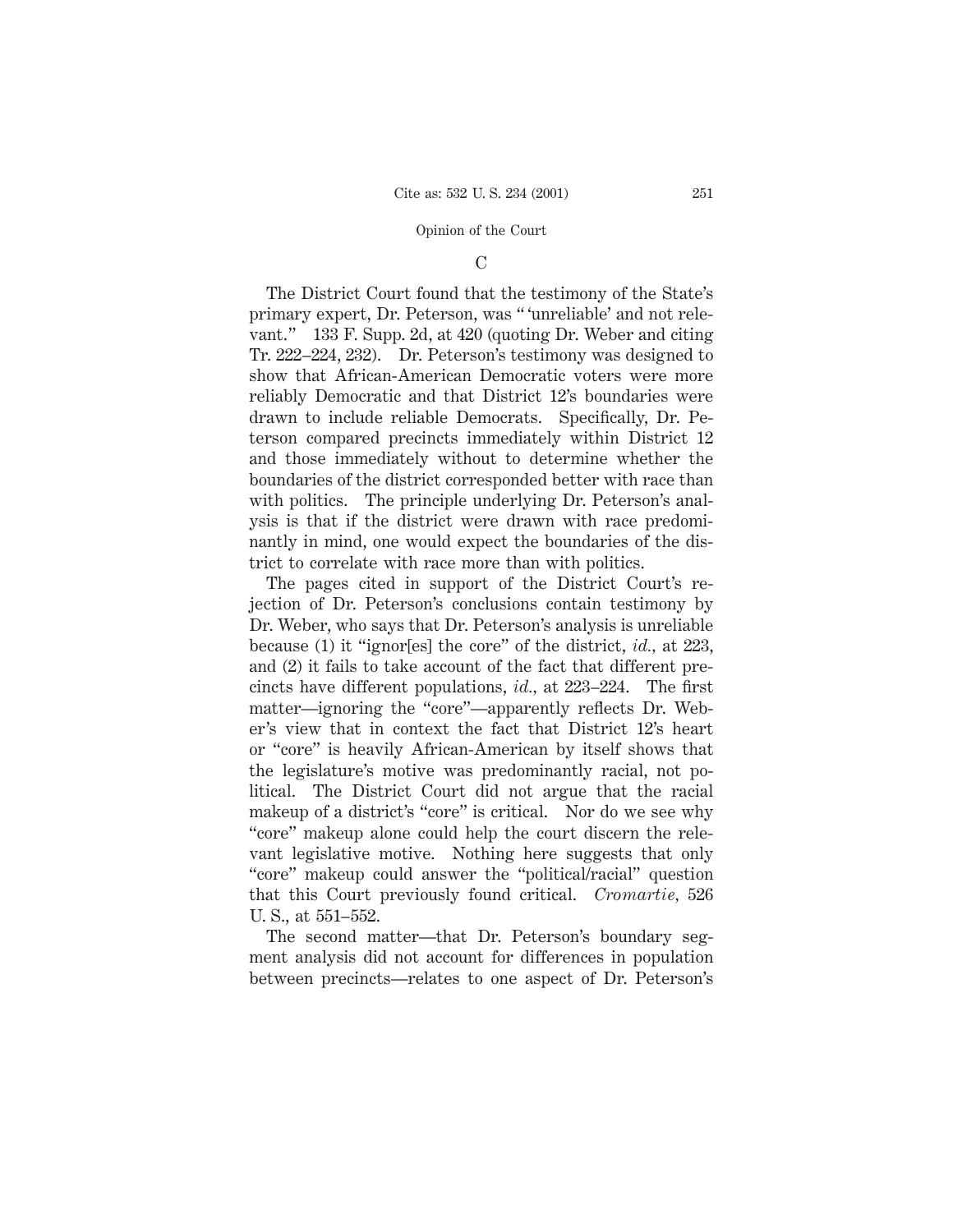testimony. Appellants presented Dr. Peterson's testimony and data in support of four propositions: first, that registration figures do not accurately reflect actual voting behavior, see App. to Juris. Statement 173a–174a; second, that African-Americans are more reliable Democrats than whites, see *id.,* at 159a–160a; third, that political affiliation explains splitting cities and counties as well as does race, see *id.,* at 189a, 191a–192a, 182a–185a; and fourth, that differences in the racial and political makeup of the precincts just inside and outside the boundaries of District 12 show that politics is as good an explanation as is race for the district's boundaries, see *id.,* at 161a–167a; 181a–182a. The District Court's criticism of Dr. Peterson's testimony at most affects the reliability of the fourth element of Dr. Peterson's testimony, his special boundary segment analysis. The District Court's criticism of Dr. Peterson's boundary segment analysis does not undermine the data related to the split communities. The criticism does not undercut Dr. Peterson's presentation of statistical evidence showing that registration was a poor indicator of party preference and that African-Americans are much more reliably Democratic voters, nor have we found in the record any significant evidence refuting that data.

At the same time, appellees themselves have used the information available in the record to create maps comparing the district's boundaries with Democratic/Republican voting behavior. See Appendixes A, B, and C, *infra.* Because no one challenges the accuracy of these maps, we assume that they are reliable; and we can assume that Dr. Peterson's testimony is reliable insofar as it confirms what the maps themselves contain and appellees themselves concede. Those maps, with certain exceptions discussed below, see *infra,* at 254–257, further indicate that the legislature drew boundaries that, in general, placed more-reliably Democratic voters inside the district, while placing less-reliably Democratic voters outside the district. And that fact, in turn,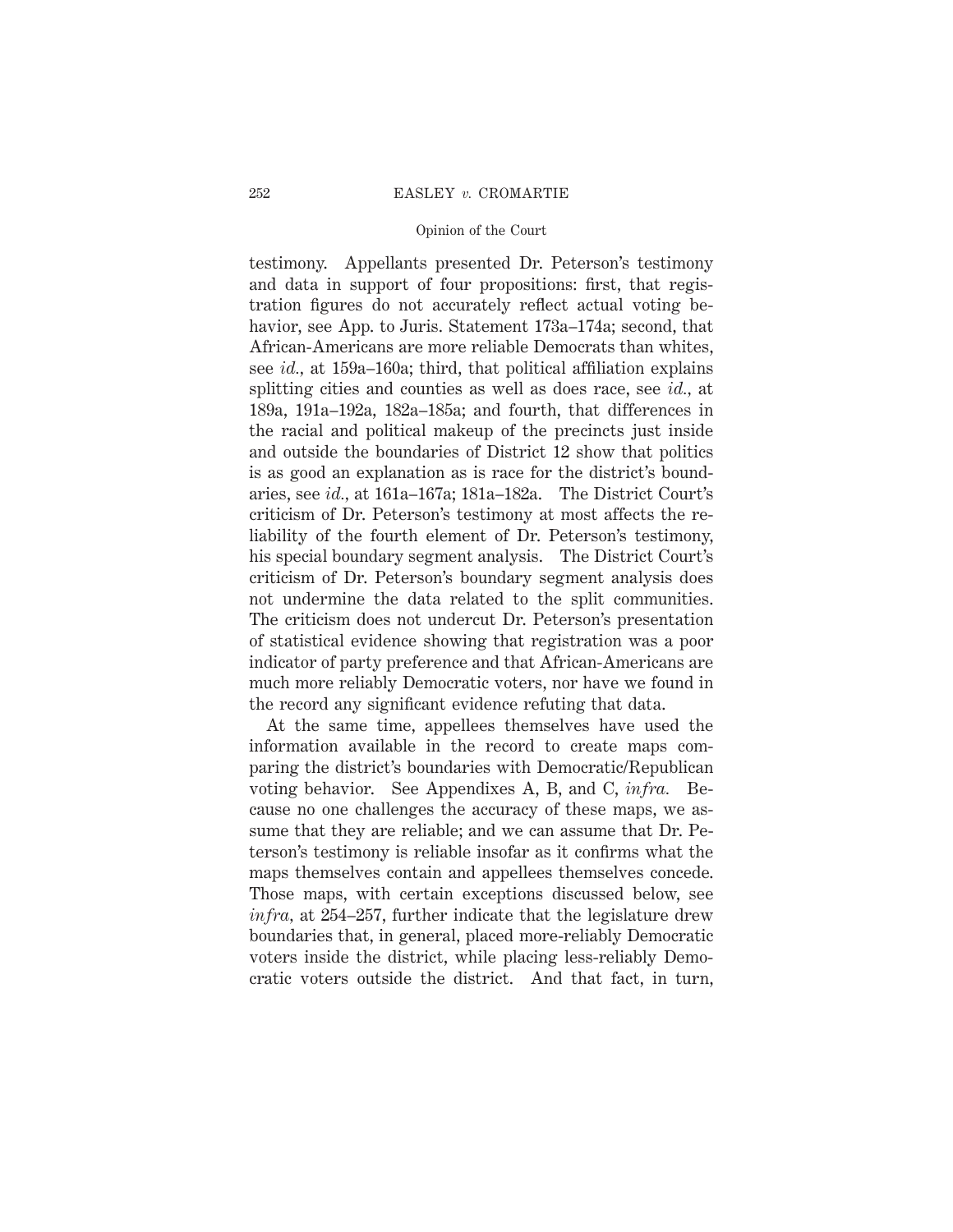supports the State's answers to the questions we previously found critical.

# D

The District Court also relied on two pieces of "direct" evidence of discriminatory intent.

1

The court found that a legislative redistricting leader, Senator Roy Cooper, when testifying before a legislative committee in 1997, had said that the 1997 plan satisfies a "need for 'racial and partisan' balance." 133 F. Supp. 2d, at 419. The court concluded that the words "racial balance" referred to a 10-to-2 Caucasian/African-American balance in the State's 12-member congressional delegation. *Ibid.* Hence, Senator Cooper had admitted that the legislature had drawn the plan with race in mind.

Senator Cooper's full statement reads as follows:

"Those of you who dealt with Redistricting before realize that you cannot solve each problem that you encounter and everyone can find a problem with this Plan. However, I think that overall it provides for a fair, geographic, racial and partisan balance throughout the State of North Carolina. I think in order to come to an agreement all sides had to give a little bit, but I think we've reached an agreement that we can live with." App. 460.

We agree that one can read the statement about "racial... balance" as the District Court read it—to refer to the current congressional delegation's racial balance. But even as so read, the phrase shows that the legislature considered race, along with other partisan and geographic considerations; and as so read it says little or nothing about whether race played a *predominant* role comparatively speaking. See *Vera,* 517 U. S., at 958 (O'Connor, J., principal opinion) ("Strict scrutiny does not apply merely because redistricting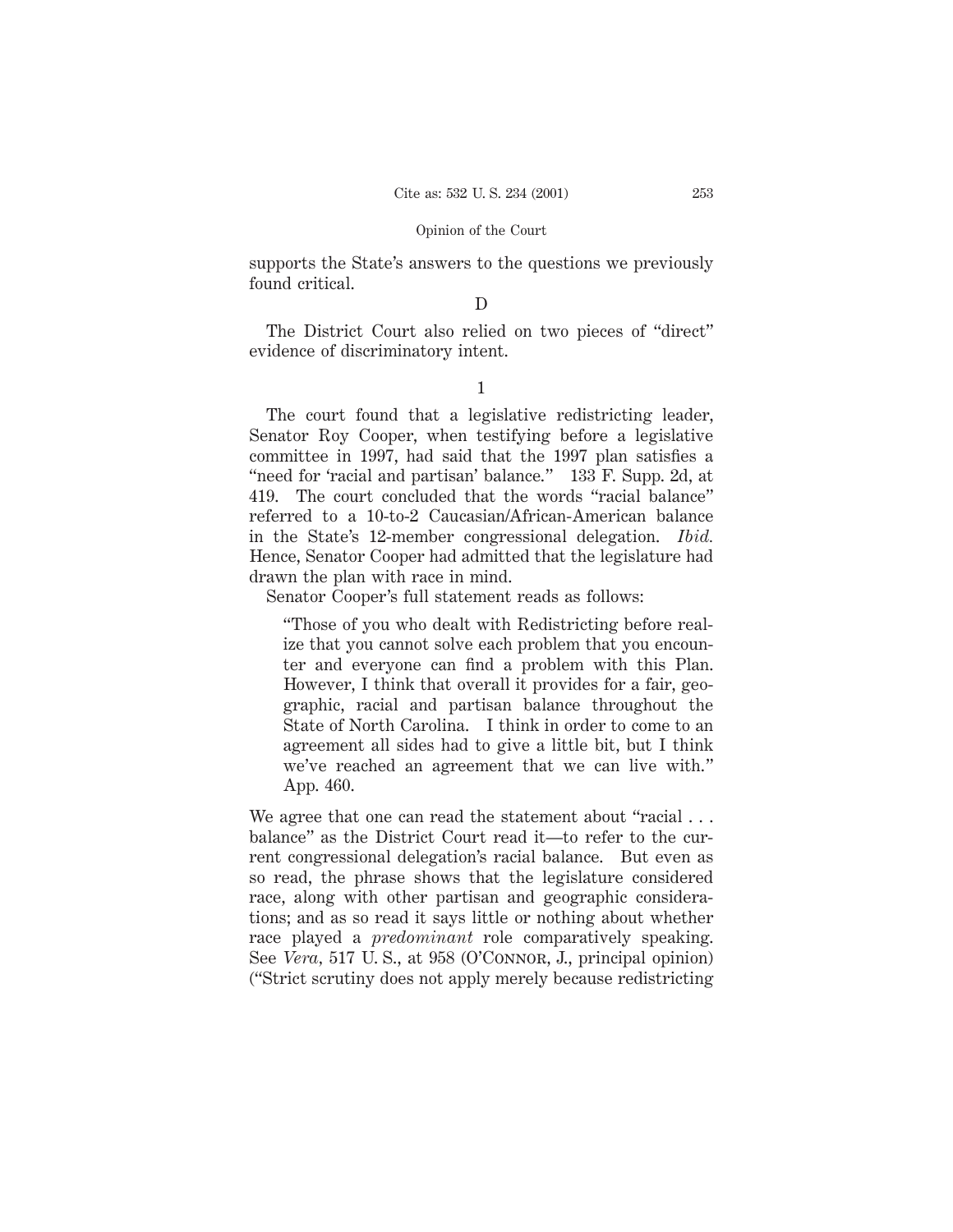is performed with consciousness of race"); see also *Miller,* 515 U. S., at 916 (legislatures "will . . . almost always be aware of racial demographics"); *Shaw I,* 509 U. S., at 646 (same).

2

The second piece of "direct" evidence relied upon by the District Court is a February 10, 1997, e-mail sent from Gerry Cohen, a legislative staff member responsible for drafting districting plans, to Senator Cooper and Senator Leslie Winner. Cohen wrote: "I have moved Greensboro Black community into the 12th, and now need to take [about] 60,000 out of the 12th. I await your direction on this." App. 369.

The reference to race—*i. e.,* "Black community"—is obvious. But the e-mail does not discuss the point of the reference. It does not discuss why Greensboro's African-American voters were placed in the 12th District; it does not discuss the political consequences of failing to do so; it is addressed only to two members of the legislature; and it suggests that the legislature paid less attention to race in respect to the 12th District than in respect to the 1st District, where the e-mail provides a far more extensive, detailed discussion of racial percentages. It is less persuasive than the kinds of direct evidence we have found significant in other redistricting cases. See *Vera, supra,* at 959 (O'Connor, J., principal opinion) (State conceded that one of its goals was to create a majority-minority district); *Miller, supra,* at 907 (State set out to create majority-minority district); *Shaw II*, 517 U.S., at 906 (recounting testimony by Cohen that creating a majority-minority district was the "principal reason" for the 1992 version of District 12). Nonetheless, the e-mail offers some support for the District Court's conclusion.

E

As we have said, we assume that the maps appended to appellees' brief reflect the record insofar as that record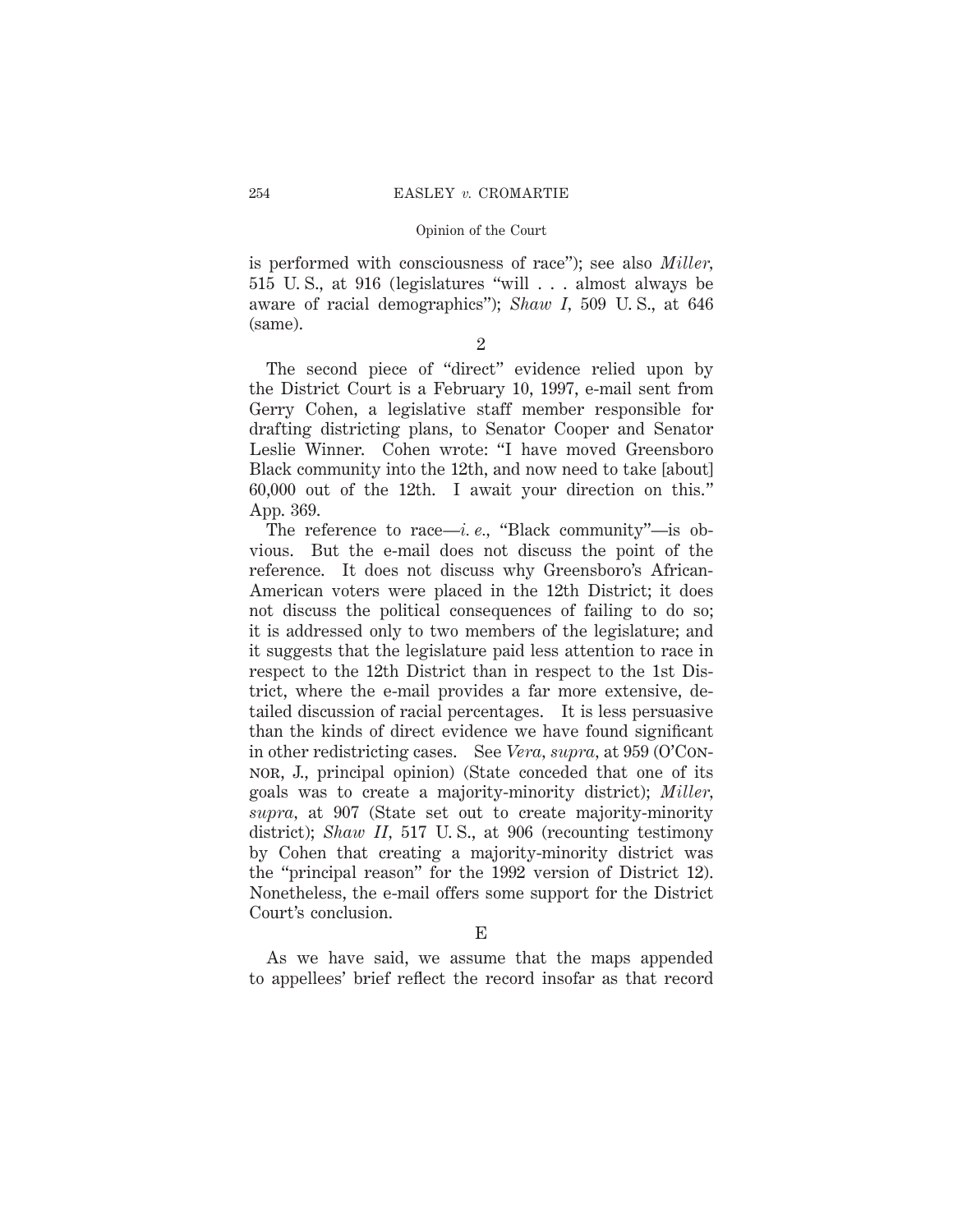describes the relation between District 12's boundaries and reliably Democratic voting behavior. Consequently we shall consider appellees' related claims, made on appeal, that the maps provide significant support for the District Court, in that they show how the legislature might have "swapped" several more heavily African-American District 12 precincts for other less heavily African-American adjacent precincts without harming its basic "safely Democratic" political objective. Cf. *supra,* at 246–247.

First, appellees suggest, without identifying any specific swap, that the legislature could have brought within District 12 several reliably Democratic, primarily white, precincts in Forsyth County. See Brief for Appellees 30. None of these precincts, however, is more reliably Democratic than the precincts immediately adjacent and within District 12. See Appendix A, *infra* (showing Democratic strength reflected by Republican victories in each precinct); App. 484 (showing Democratic strength reflected by Democratic registration). One of them, the Brown/Douglas Recreation Precinct, is heavily African-American. See *ibid.* And the remainder form a buffer between the home precinct of Fifth District Representative Richard Burr and the District 12 border, such that their removal from District 5 would deprive Representative Burr of a large portion of his own hometown, making him more vulnerable to a challenge from elsewhere within his district. App. to Juris. Statement 209a; App. 623. Consequently the Forsyth County precincts do not significantly help appellees' "race, not politics," thesis.

Second, appellees say that the legislature might have swapped two District 12 Davidson County precincts (Thomasville 1 and Lexington 3) for a District 6 Guilford County precinct (Greensboro 17). See Brief for Appellees 30, n. 25. Whatever the virtues of such a swap, however, it would have diminished the size of District 12, geographically producing an unusually narrow isthmus linking District 12's north with its south and demographically producing the State's smallest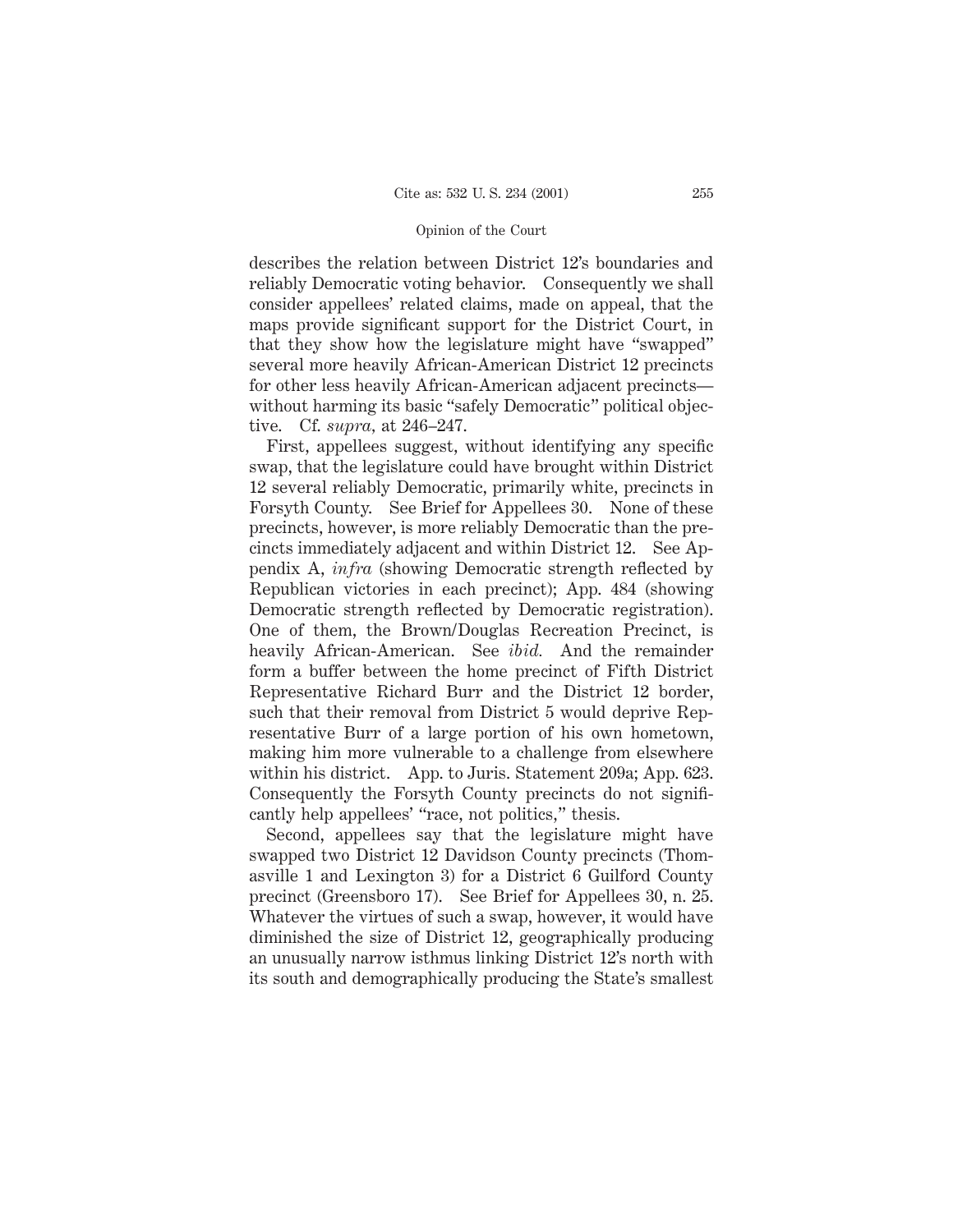district, deviating by about 1,300 below the legislatively endorsed ideal mean of 552,386 population. Traditional districting considerations consequently militated against any such swap. See Record, Deposition of Linwood Lee Jones 122 (stating that legislature's goal was to keep deviations from ideal population to less than 1,000); App. 199 (testimony of Sen. Cooper to same effect).

Third, appellees suggest that, in Mecklenburg County, two District 12 precincts (Charlotte 81 and LCI-South) be swapped with two District 9 precincts (Charlotte 10 and 21). See Brief for Appellees 30, n. 25. This suggestion is difficult to evaluate, as the parties provide no map that specifically identifies each precinct in Mecklenburg County by name. Nonetheless, from what we can tell, such a swap would make the district marginally more white (decreasing the African-American population by about 300 persons) while making the shape more questionable, leaving the precinct immediately to the south of Charlotte 81 jutting out into District 9. We are not convinced that this proposal materially advances appellees' claim.

Fourth, appellees argue that the legislature could have swapped two reliably Democratic Greensboro precincts outside District 12 (11 and 14) for four reliably Republican High Point precincts (1, 13, 15, and 19) placed within District 12. See *ibid.* The swap would not have improved racial balance significantly, however, for each of the six precincts have an African-American population of less than 35%. Additionally, it too would have altered the shape of District 12 for the worse. See Appendix D, *infra;* see also App. 622 (testimony of Gerry Cohen). And, in any event, the decision to exclude the two Greensboro precincts seems to reflect the legislature's decision to draw boundaries that follow main thoroughfares in Guilford County. App. to Juris. Statement 205a; App. 575.

Even if our judgments in respect to a few of these precincts are wrong, a showing that the legislature might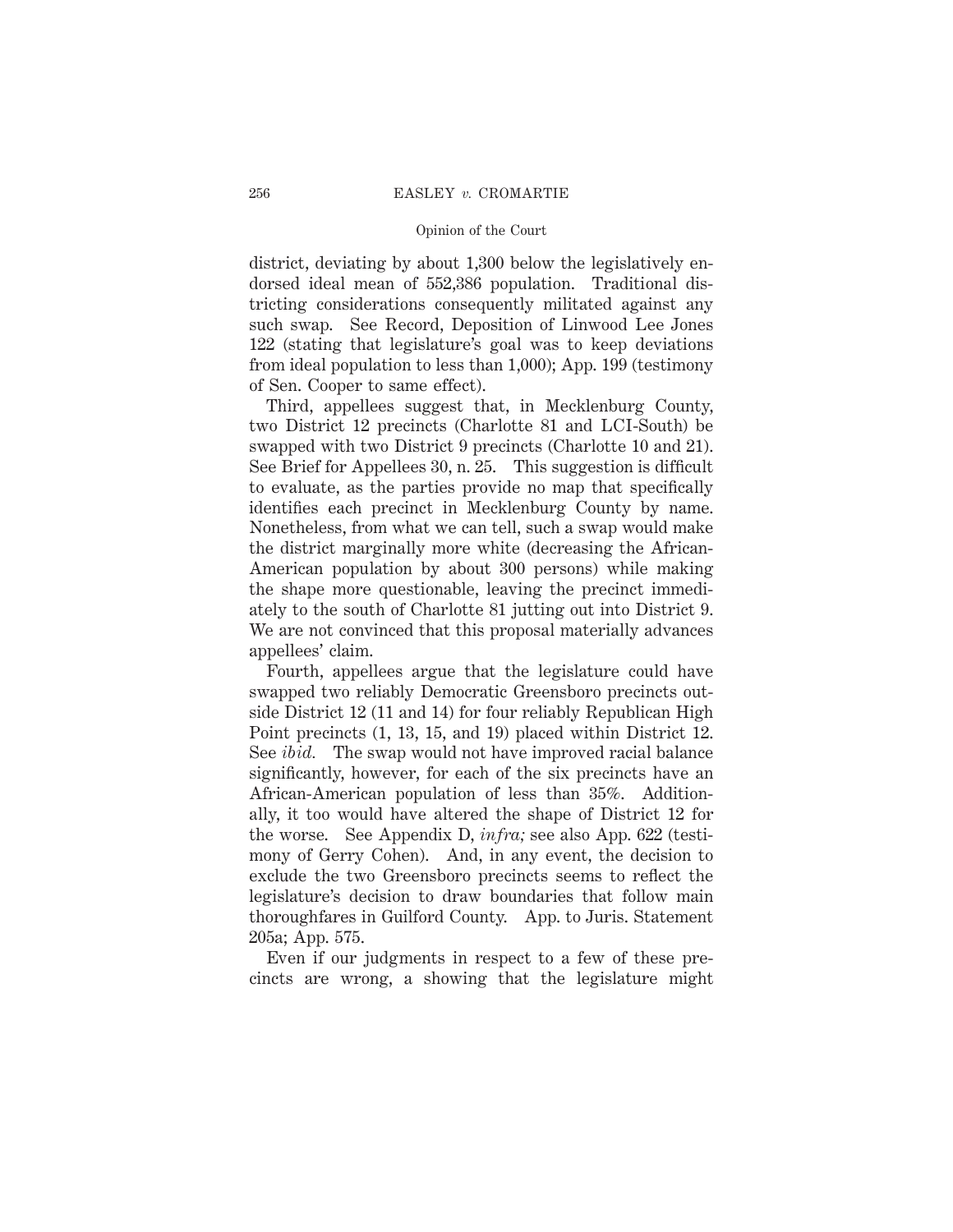have "swapped" a handful of precincts out of a total of  $154$ precincts, involving a population of a few hundred out of a total population of about half a million, cannot significantly strengthen appellees' case.

# IV

We concede the record contains a modicum of evidence offering support for the District Court's conclusion. That evidence includes the Cohen e-mail, Senator Cooper's reference to "racial balance," and to a minor degree, some aspects of Dr. Weber's testimony. The evidence taken together, however, does not show that racial considerations predominated in the drawing of District 12's boundaries. That is because race in this case correlates closely with political behavior. The basic question is whether the legislature drew District 12's boundaries because of race *rather than* because of political behavior (coupled with traditional, nonracial districting considerations). It is not, as the dissent contends, see *post,* at 266 (opinion of Thomas, J.), whether a legislature may defend its districting decisions based on a "stereotype" about African-American voting behavior. And given the fact that the party attacking the legislature's decision bears the burden of proving that racial considerations are "dominant and controlling," *Miller,* 515 U. S., at 913, given the "demanding" nature of that burden of proof, *id.,* at 929 (O'Connor, J., concurring), and given the sensitivity, the "extraordinary caution," that district courts must show to avoid treading upon legislative prerogatives, *id.,* at 916 (majority opinion), the attacking party has not successfully shown that race, rather than politics, predominantly accounts for the result. The record leaves us with the "definite and firm conviction," *United States Gypsum Co.,* 333 U. S., at 395, that the District Court erred in finding to the contrary. And we do not believe that providing appellees a further opportunity to make their "precinct swapping" arguments in the District Court could change this result.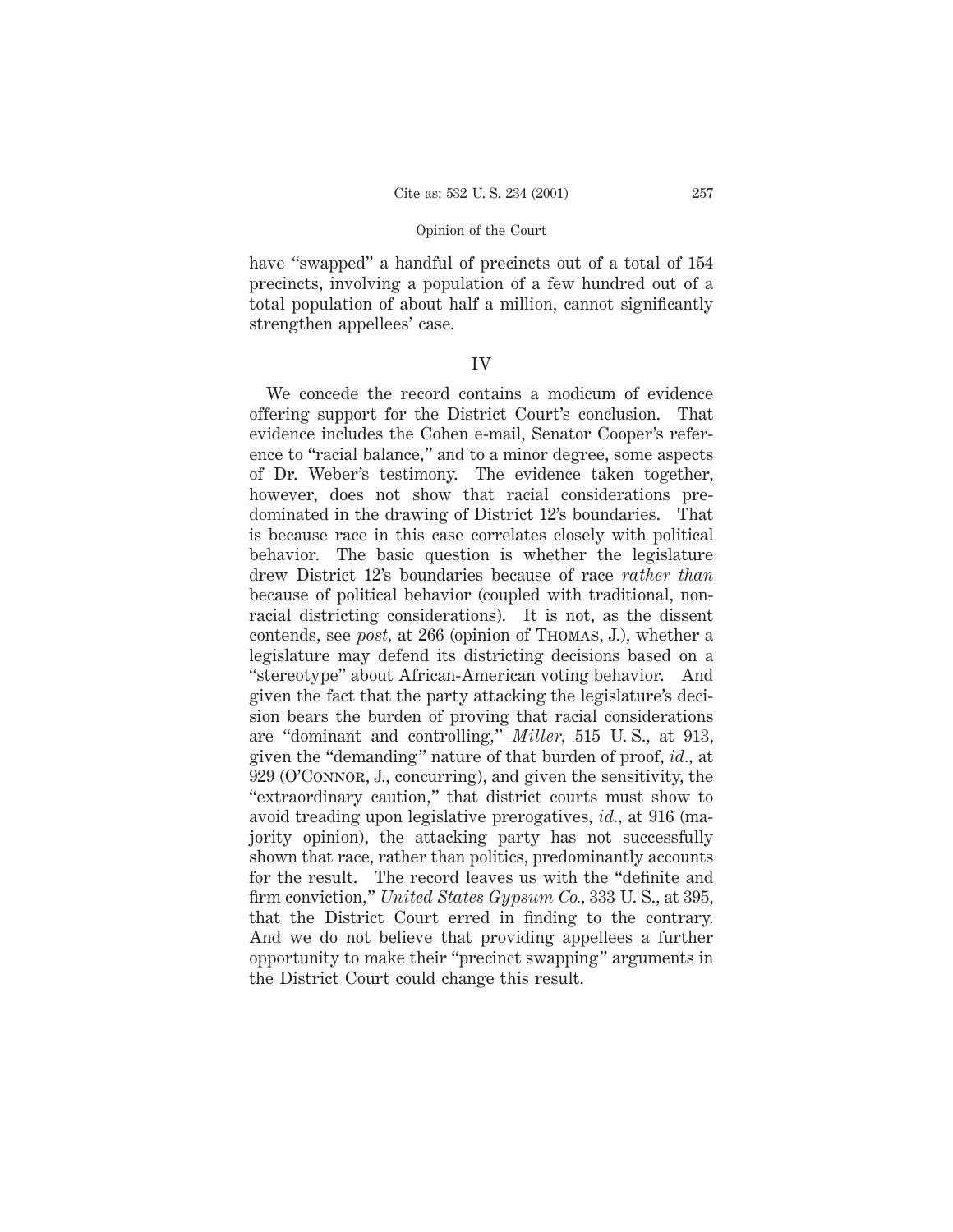#### 258 EASLEY *v.* CROMARTIE

### Opinion of the Court

We can put the matter more generally as follows: In a case such as this one where majority-minority districts (or the approximate equivalent) are at issue and where racial identification correlates highly with political affiliation, the party attacking the legislatively drawn boundaries must show at the least that the legislature could have achieved its legitimate political objectives in alternative ways that are comparably consistent with traditional districting principles. That party must also show that those districting alternatives would have brought about significantly greater racial balance. Appellees failed to make any such showing here. We conclude that the District Court's contrary findings are clearly erroneous. Because of this disposition, we need not address appellants' alternative grounds for reversal.

The judgment of the District Court is

# *Reversed.*

[Appendixes containing maps from appellees' and appellants' briefs follow this page.]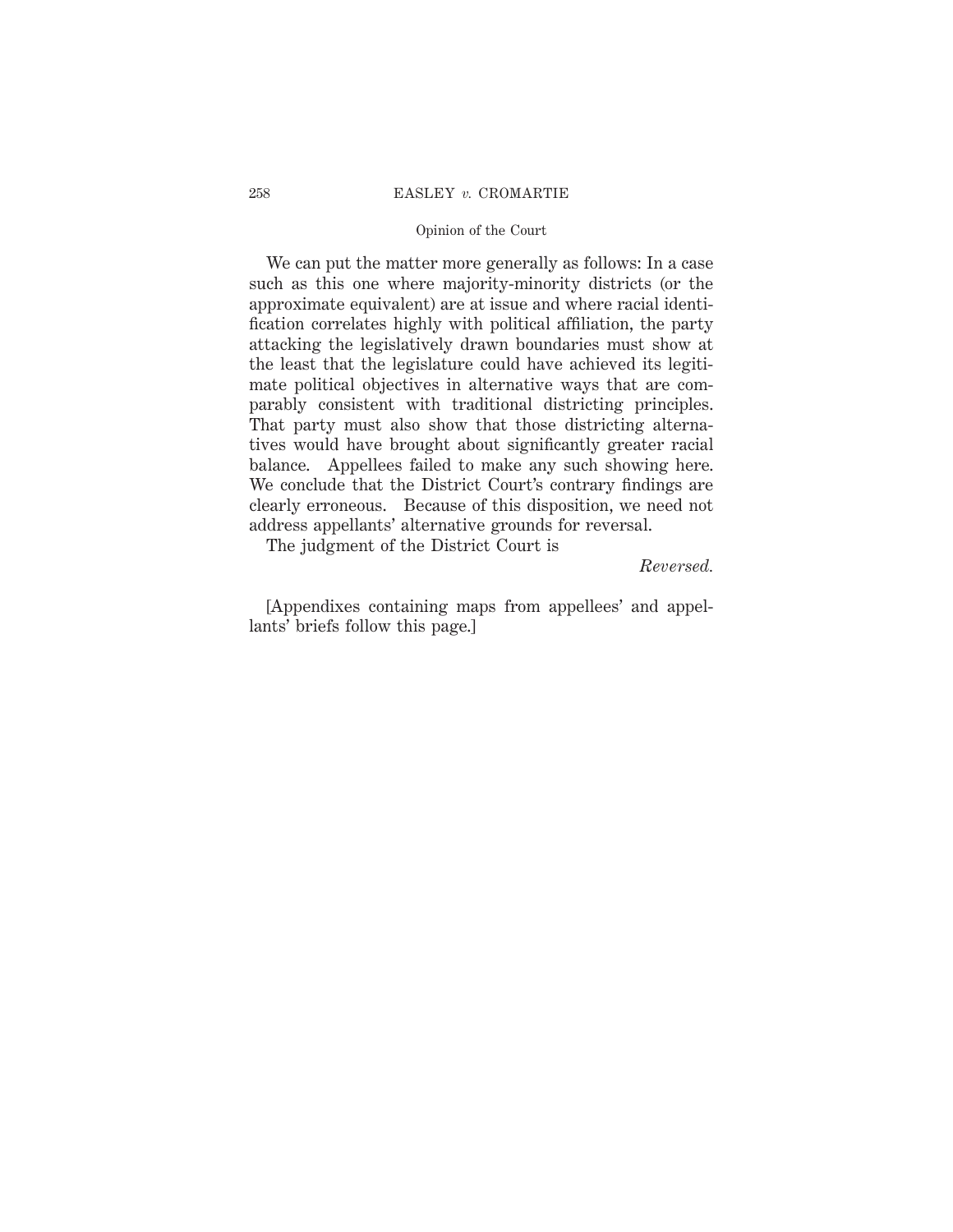JUSTICE THOMAS, with whom THE CHIEF JUSTICE, JUStice Scalia, and Justice Kennedy join, dissenting.

The issue for the District Court was whether racial considerations were predominant in the design of North Carolina's Congressional District 12. The issue for this Court is simply whether the District Court's factual finding that racial considerations did predominate—was clearly erroneous. Because I do not believe the court below committed clear error, I respectfully dissent.

The District Court's conclusion that race was the predominant factor motivating the North Carolina Legislature is a factual finding. See *Hunt* v. *Cromartie,* 526 U. S. 541, 549 (1999); *Lawyer* v. *Department of Justice,* 521 U. S. 567, 580 (1997); *Shaw* v. *Hunt,* 517 U. S. 899, 905 (1996); *Miller* v. *Johnson,* 515 U. S. 900, 910 (1995). See also *Anderson* v. *Bessemer City,* 470 U. S. 564, 573 (1985) ("[I]ntentional discrimination is a finding of fact  $\dots$ "). Accordingly, we should not overturn the District Court's determination unless it is clearly erroneous. See *Lawyer, supra,* at 580; *Shaw, supra,* at 910; *Miller, supra,* at 917. We are not permitted to reverse the court's finding "simply because [we are] convinced that [we] would have decided the case differently." *Anderson, supra,* at 573. "Where there are two permissible views of the evidence, the factfinder's choice between them cannot be clearly erroneous." 470 U. S., at 574. We should upset the District Court's finding only if we are " 'left with the definite and firm conviction that a mistake has been committed.' " *Id.,* at 573 (quoting *United States* v. *United States Gypsum Co.,* 333 U. S. 364, 395 (1948)).

The Court does cite cases that address the correct standard of review, see *ante,* at 242, and does couch its conclusion in "clearly erroneous" terms, see *ante,* at 257–258. But these incantations of the correct standard are empty gestures, contradicted by the Court's conclusion that it must

I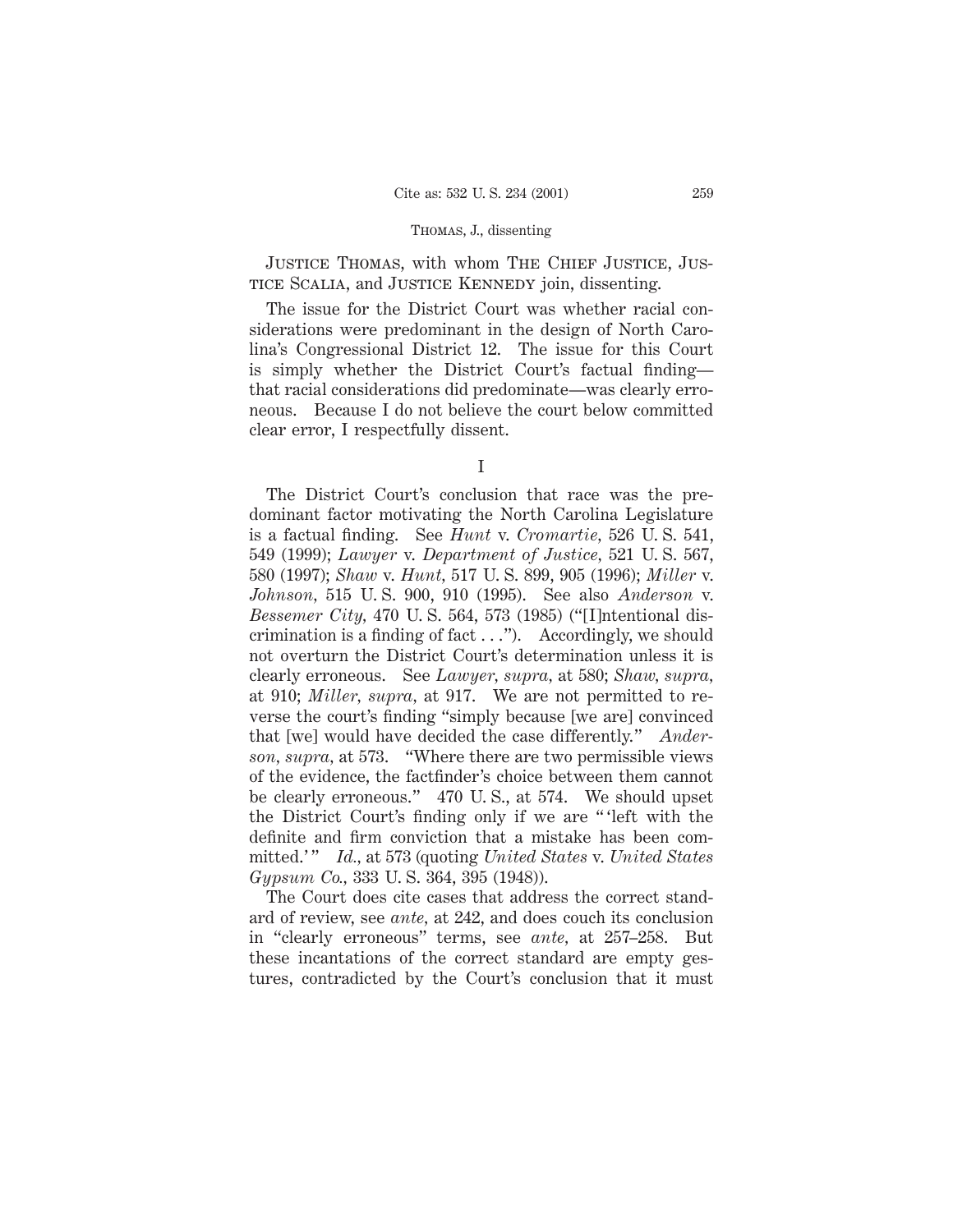engage in "extensive review." See *ante,* at 243. In several ways, the Court ignores its role as a reviewing court and engages in its own factfinding enterprise.<sup>1</sup> First, the Court suggests that there is some significance to the absence of an intermediate court in this action. See *ante,* at 242–243. This cannot be a legitimate consideration. If it were legitimate, we would have mentioned it in prior redistricting cases. After all, in *Miller* and *Shaw,* we also did not have the benefit of intermediate appellate review. See also *United States* v. *Oregon State Medical Soc.,* 343 U. S. 326, 330, 332 (1952) (engaging in clear error review of factual findings in a Sherman Act case where there was no intermediate appellate review). In these cases, we stated that the standard was simply "clearly erroneous." Moreover, the implication of the Court's argument is that intermediate courts, because they are the first reviewers of the factfinder's conclusions, should engage in a level of review more rigorous than clear error review. This suggestion is not supported by law. See Fed. Rule Civ. Proc. 52(a) ("Findings of fact, whether based on oral or documentary evidence, shall not be set aside unless clearly erroneous . . ."). In fact, the very case the Court cited to articulate clear error review discussed the standard as it applied to an intermediate appellate court, which obviously did not have the benefit of another layer of review. See *ante,* at 242 (citing *Anderson, supra,* at 573).

Second, the Court appears to discount clear error review here because the trial was "not lengthy." *Ante,* at 243. Even if considerations such as the length of the trial were relevant in deciding how to review factual findings, an as-

<sup>1</sup> Despite its citation of *Bose Corp.* v. *Consumers Union of United States, Inc.,* 466 U. S. 485 (1984), *ante,* at 243, I do not read the Court's opinion to suggest that the predominant factor inquiry, like the actual malice inquiry in *Bose,* should be reviewed *de novo* because it is a "constitutional fac[t]." 466 U. S., at 515 (Rehnquist, J., dissenting). Nor could it, given our holdings in *Lawyer* v. *Department of Justice,* 521 U. S. 567 (1997), *Miller* v*. Johnson,* 515 U. S. 900 (1995), and *Shaw* v. *Hunt,* 517 U. S. 899 (1996).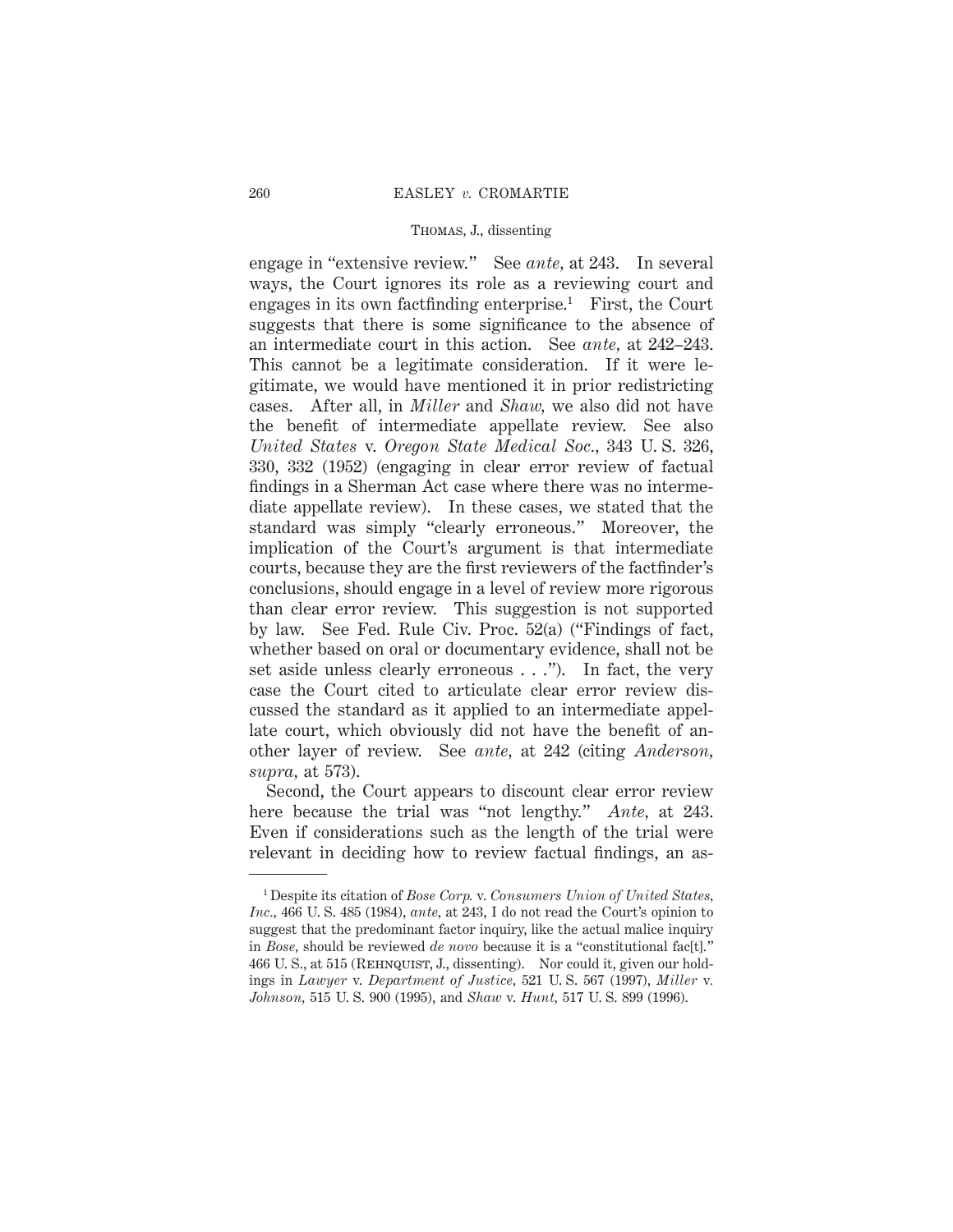sumption about which I have my doubts, $2$  these considerations would not counsel against deference in this action. The trial was not "just a few hours" long, *Bose Corp.* v. *Consumers Union of United States, Inc.,* 466 U. S. 485, 500 (1984); it lasted for three days in which the court heard the testimony of 12 witnesses. And quite apart from the total trial time, the District Court sifted through hundreds of pages of deposition testimony and expert analysis, including statistical analysis. It also should not be forgotten that one member of the panel has reviewed the iterations of District 12 since 1992. If one were to calibrate clear error review according to the trier of fact's familiarity with the case, there is simply no question that the court here gained a working knowledge of the facts of this litigation in myriad ways over a period far longer than three days.

Third, the Court downplays deference to the District Court's finding by highlighting that the key evidence was expert testimony requiring no traditional credibility determinations. See *ante,* at 243. As a factual matter, the Court overlooks the District Court's express assessment of the legislative redistricting leader's credibility. See *Cromartie* v. *Hunt,* 133 F. Supp. 2d 407, 419, 420, n. 8 (EDNC 2000). It is also likely that the court's interpretation of the e-mail written by Gerry Cohen, the primary drafter of District 12, was influenced by its evaluation of Cohen as a witness. See *id.,* at 420, n. 8. See also App. 261–268. And, as a legal matter, the Court's emphasis on the technical nature of the

<sup>2</sup> *Bose,* which the Court cites to support its discounting of clear error review, *ante,* at 243, does state that "the likelihood that the appellate court will rely on the presumption [of correctness of factual findings] tends to increase when trial judges have lived with the controversy for weeks or months instead of just a few hours." 466 U. S., at 500. It is unclear, however, what bearing this statement of fact—that appellate courts will defer to factual findings more often when the trial was long—had on our understanding of the scope of clear error review. In *Bose,* we held that a lower court's "actual malice" finding must be reviewed *de novo,* see *id.,* at 514, not that clear error review must be calibrated to the length of trial.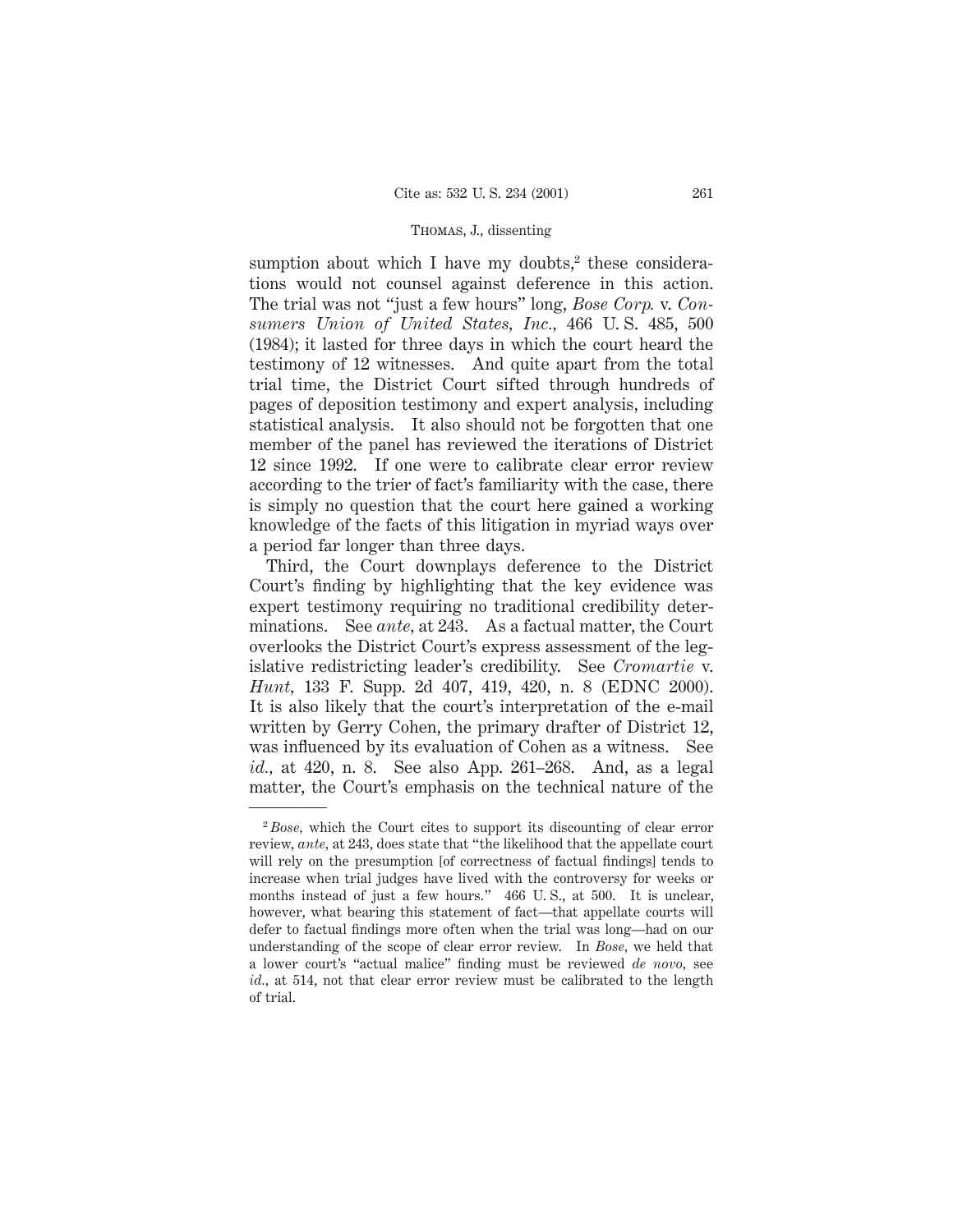evidence misses the mark. Although we have recognized that particular weight should be given to a trial court's credibility determinations, we have never held that factual findings based on documentary evidence and expert testimony justify "extensive review," *ante,* at 243. On the contrary, we explained in *Anderson* that "[t]he rationale for deference . . . is not limited to the superiority of the trial judge's position to make determinations of credibility." 470 U. S., at 574. See also Fed. Rule Civ. Proc. 52(a) (specifically referring to oral and documentary evidence). Instead, the rationale for deference extends to all determinations of fact because of the trial judge's "expertise" in making such determinations. 470 U. S., at 574. Accordingly, deference to the factfinder "is the rule, not the exception," *id.,* at 575, and I see no reason to depart from this rule in the case before us now.

Finally, perhaps the best evidence that the Court has emptied clear error review of meaningful content in the redistricting context (and the strongest testament to the fact that the District Court was dealing with a complex fact pattern) is the Court's foray into the minutiae of the record. I do not doubt this Court's ability to sift through volumes of facts or to argue *its* interpretation of those facts persuasively. But I do doubt the wisdom, efficiency, increased accuracy, and legitimacy of an extensive review that is any more searching than clear error review. See *id.,* 574–575 ("Duplication of the trial judge's efforts . . . would very likely contribute only negligibly to the accuracy of fact determination at a huge cost in diversion of judicial resources"). Thus, I would follow our precedents and simply review the District Court's finding for clear error.

II

Reviewing for clear error, I cannot say that the District Court's view of the evidence was impermissible.3 First, the

<sup>3</sup> I assume, because the District Court did, that the goal of protecting incumbents is legitimate, even where, as here, individuals are incumbents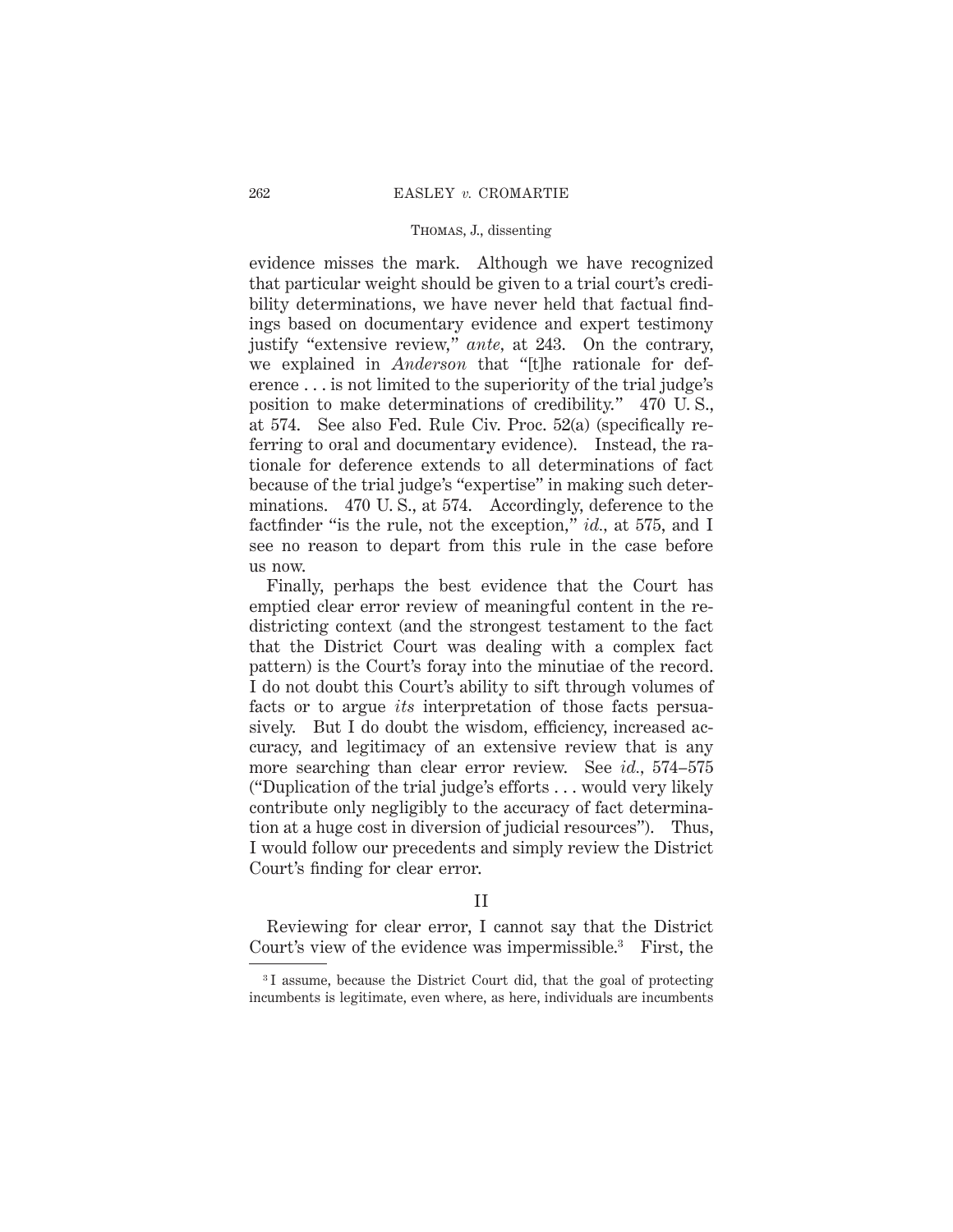court relied on objective measures of compactness, which show that District 12 is the most geographically scattered district in North Carolina, to support its conclusion that the district's design was not dictated by traditional districting concerns. 133 F. Supp. 2d, at 419. Although this evidence was available when we held that summary judgment was inappropriate, we certainly did not hold that it was irrelevant in determining whether racial gerrymandering occurred. On the contrary, we determined that there was a triable issue of fact. Moreover, although we acknowledged "that a district's unusual shape can give rise to an inference of political motivation," we "doubt[ed] that a bizarre shape *equally* supports a political inference and a racial one." *Hunt,* 526 U. S., at 547, n. 3. As we explained, "[s]ome districts . . . are 'so highly irregular that [they] rationally cannot be understood as anything other than an effort to segregat[e]... voters' on the basis of race." *Ibid.* (internal quotation marks omitted).

Second, the court relied on the expert opinion of Dr. Weber, who interpreted statistical data to conclude that there were Democratic precincts with low black populations excluded from District 12, which would have created a more compact district had they been included.4 133 F. Supp. 2d, at 419. And contrary to the Court's assertion, Dr. Weber did not merely examine the registration data in reaching his conclusions. Dr. Weber explained that he refo-

by virtue of their election in an unconstitutional racially gerrymandered district. No doubt this assumption is a questionable proposition. Because the issue was not presented in this action, however, I do not read the Court's opinion as addressing it.

<sup>4</sup> I do not think it necessary to impose a new burden on appellees to show that districting alternatives would have brought about "significantly greater racial balance." *Ante,* at 258. I cannot say that it was impermissible for the court to conclude that race predominated in this action even if only a slightly better district could be drawn absent racial considerations. The District Court may reasonably have found that racial motivations predominated in selecting one alternative over another even if the net effect on racial balance was not "significant."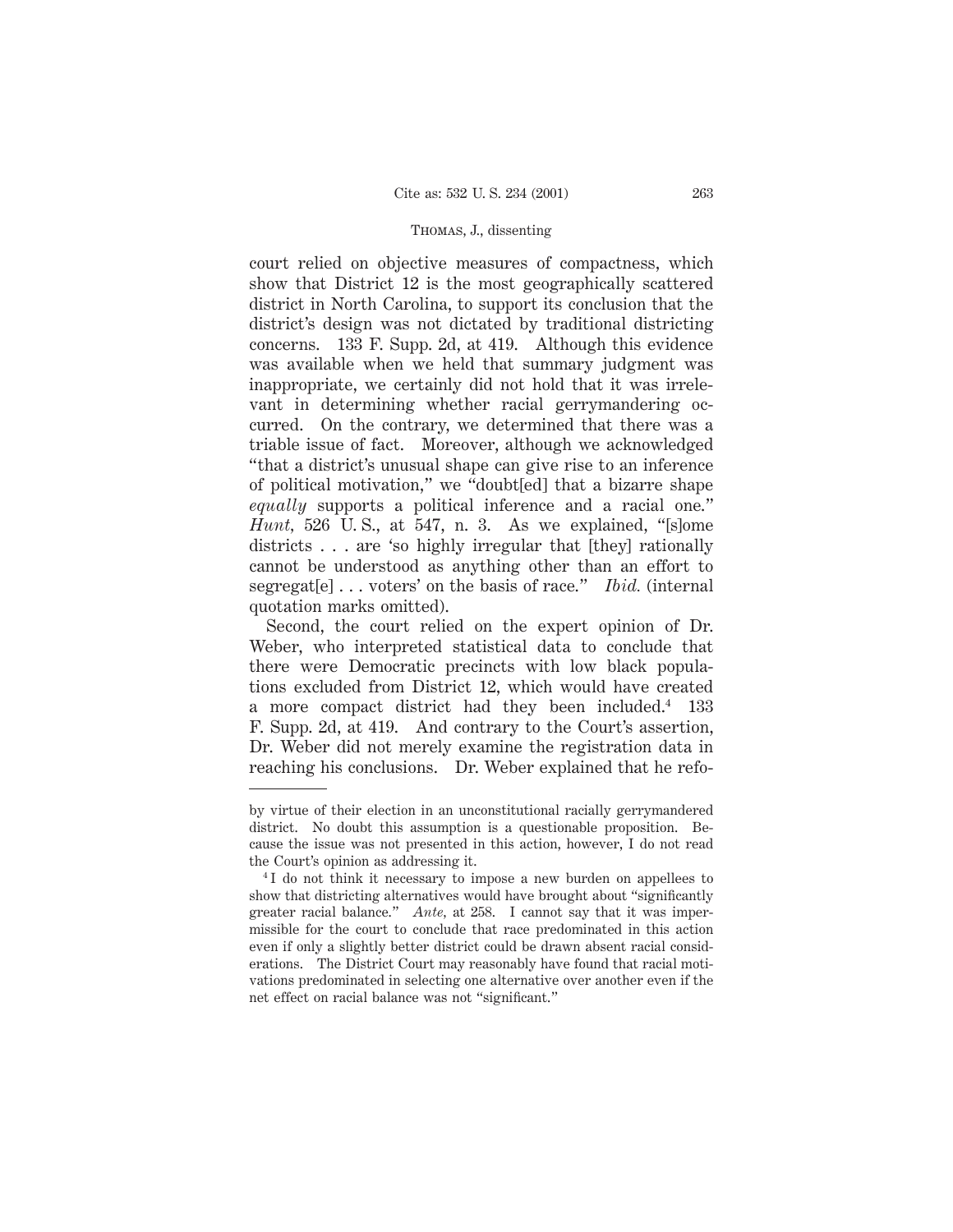cused his analysis on *performance.* He did so in response to our concerns, when we reversed the District Court's summary judgment finding, that voter registration might not be the best measure of the Democratic nature of a precinct. See *ibid.* (citing Trial Tr., which appears at App. 90–92, 105– 107, 156–157). This fact was not lost on the District Court, which specifically referred to those pages of the record covering Dr. Weber's analysis of performance.

Third, the court credited Dr. Weber's testimony that the districting decisions could not be explained by political motives.5 133 F. Supp. 2d, at 419. In the first instance, I, like the Court, *ante,* at 246–247, might well have concluded that District 12 was not significantly "safer" than several other districts in North Carolina merely because its Democratic reliability exceeded the optimum by only 3 percent. And I might have concluded that it would make political sense for incumbents to adopt a "the more reliable the better" policy

<sup>&</sup>lt;sup>5</sup> Dr. Weber admitted that, when he first concluded that race was the motivating factor, he was under the mistaken impression that the legislature's computer program provided only racial, not political, data. The Court finds that this admission undercut the validity of Dr. Weber's conclusions. See *ante,* at 249–250. Although the District Court could have found that this impression was a sufficiently significant assumption in Dr. Weber's analysis that the conclusions drawn from the analysis were suspect, it was not required to do so as a matter of logic. The court reasonably could have believed that the false impression had very little to do with the statistical analysis that was largely responsible for Dr. Weber's conclusions.

In addition, the Court discounts Dr. Weber's testimony because he "express[ed] disdain for a process that we have cautioned courts to respect," *ante,* at 250. Dr. Weber did openly state that he believes that the best districts he had seen in the 1990's were those drawn by judges, not by legislatures. App. 150–151. However, whether Dr. Weber was simply stating the conclusions he has reached through his experience or was expressing a feeling of contempt toward the legislature is precisely the kind of tone, demeanor, and bias determination that even the Court acknowledges should be left to the factfinder, cf. *ante,* at 243.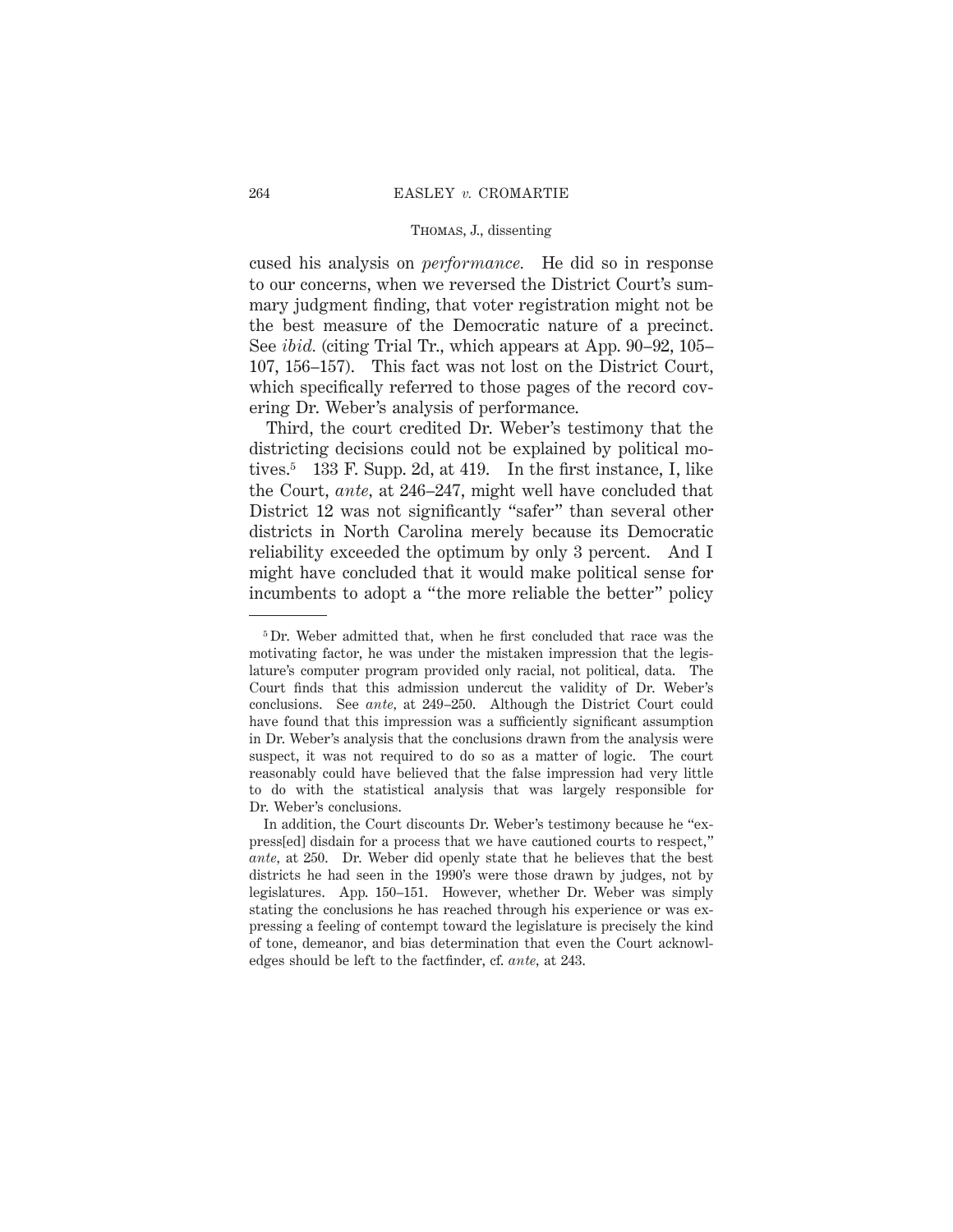in districting. However, I certainly cannot say that the court's inference from the facts was impermissible.6

Fourth, the court discredited the testimony of the State's witness, Dr. Peterson. 133 F. Supp. 2d, at 420 (explaining that Dr. Weber testified that Dr. Peterson's analysis "ignor[ed] the core," "ha[d] not been appropriately done," and was "unreliable"). Again, like the Court, if I were a district court judge, I might have found that Dr. Weber's insistence that one could not ignore the core was unpersuasive.7 However, even if the core could be ignored, it seems to me that Dr. Weber's testimony—that Dr. Peterson had failed to analyze all of the segments and thus that his analysis was incomplete, App. 119–120—reasonably could have supported the court's conclusion.

Finally, the court found that other evidence demonstrated that race was foremost on the legislative agenda: an e-mail

<sup>6</sup> The Court also criticizes Dr. Weber's testimony that Precinct 77's split was racially motivated and his proposed alternative that all of Precinct 77 could have been moved into District 9. Apparently the Court believes that it is obvious that the Republican incumbent in District 9 would not have wanted the whole of Precinct 77 in her district. See *ante,* at 248. But the Court addresses only part of Dr. Weber's alternative of how the districts could have been drawn in a race-neutral fashion. Dr. Weber explained that the alternative was not simply to move Precinct 77 into District 9. The alternative would also include moving other reliably Democratic precincts out of District 9 and into District 12, which presumably would have satisfied the incumbent. App. 157. This move would have had the result, not only of keeping Precinct 77 intact, but also of widening the corridor between the eastern and western portions of District 9 and thereby increasing the functional contiguity. The Court's other criticism, that moving all of Precinct 77 into District 12 would not work, is simply a red herring. Dr. Weber talked only of moving all of Precinct 77 into District 9, not of moving all of Precinct 77 into District 12.

<sup>7</sup> Of course, considering that District 12 has never been constitutionally drawn, Dr. Weber's criticism—that the problem with the district lies not just at its edges, but at its core—is not without force.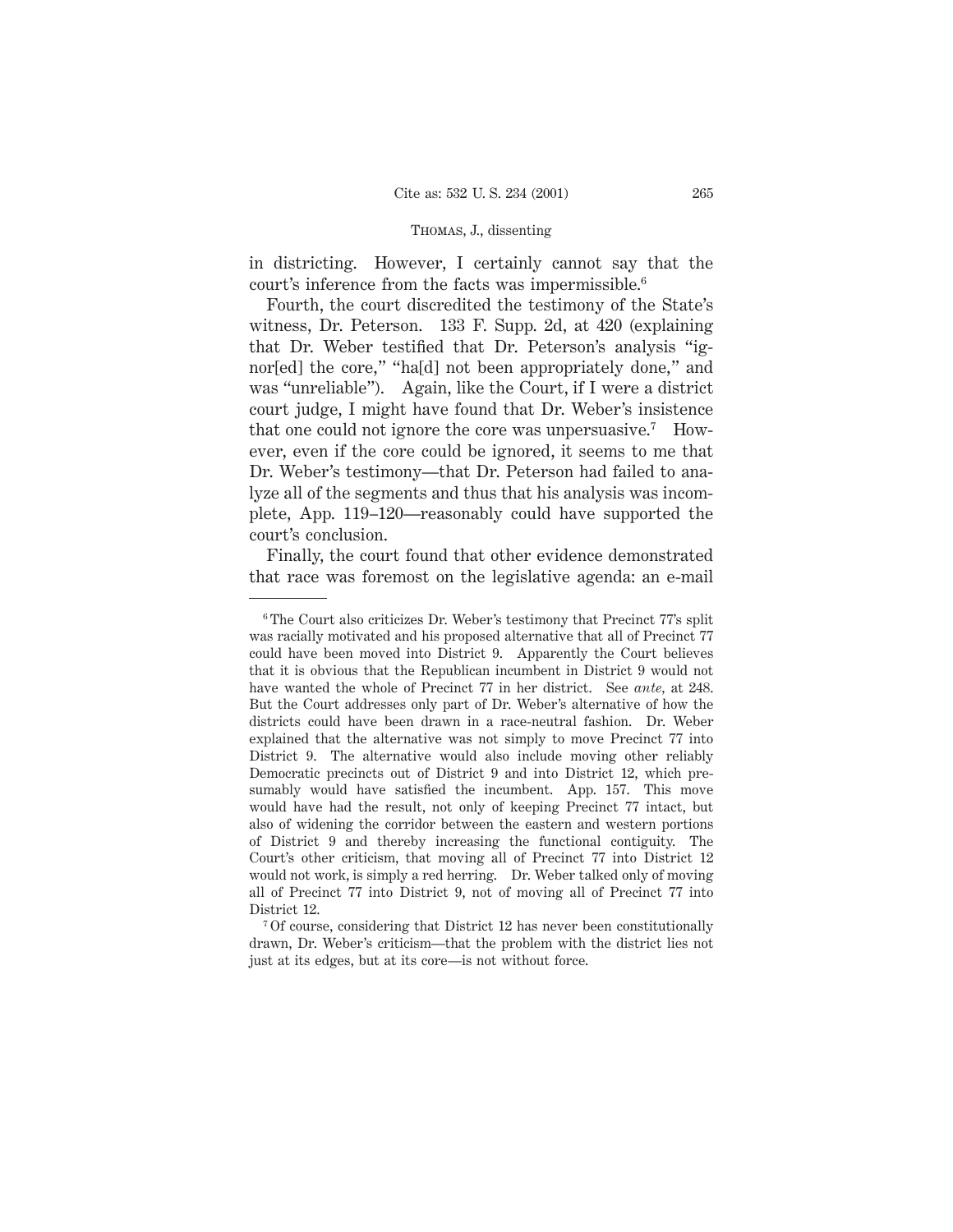from the drafter of the 1992 and 1997 plans to senators in charge of legislative redistricting, the computer capability to draw the district by race, and statements made by Senator Cooper that the legislature was going to be able to avoid *Shaw*'s majority-minority trigger by ending just short of the majority.<sup>8</sup> 133 F. Supp. 2d, at 420. The e-mail, in combination with the indirect evidence, is evidence ample enough to support the District Court's finding for purposes of clear error review. The drafter of the redistricting plans reported in the bluntest of terms: "I have moved Greensboro Black community into the 12th [District], and now need to take  $\ldots$  60,000 out of the 12th [District]." App. 369. Certainly the District Court was entitled to believe that the drafter was targeting voters and shifting district boundaries purely on the basis of race. The Court tries to belittle the import of this evidence by noting that the e-mail does not discuss *why* blacks were being targeted. See *ante,* at 254. However, the District Court was assigned the task of determining *whether,* not *why,* race predominated. As I see it, this inquiry is sufficient to answer the constitutional question because racial gerrymandering offends the Constitution whether the motivation is malicious or benign. It is not a defense that the legislature merely may have drawn the district based on the stereotype that blacks are reliable Demo-

<sup>&</sup>lt;sup>8</sup>The court also relied on the statement of legislative redistricting leader Senator Cooper to the North Carolina Legislature, see 133 F. Supp. 2d, at 419, in which the senator mentioned the goals of geographical, political, and *racial* balance, App. 460. In isolation, this statement does appear to support only the finding that race was *a* motive. Unlike this Court, however, the District Court had the advantage of listening to and watching Senator Cooper testify. I therefore am in no position to question the court's likely analysis that, although Senator Cooper mentioned all three motives, the predominance of race was apparent. This determination was made all the more reasonable by the fact that the District Court found the senator's claim regarding the "happenstance" final composition of the district to lack credibility in light of the e-mail. 133 F. Supp. 2d, at 420, n. 8.